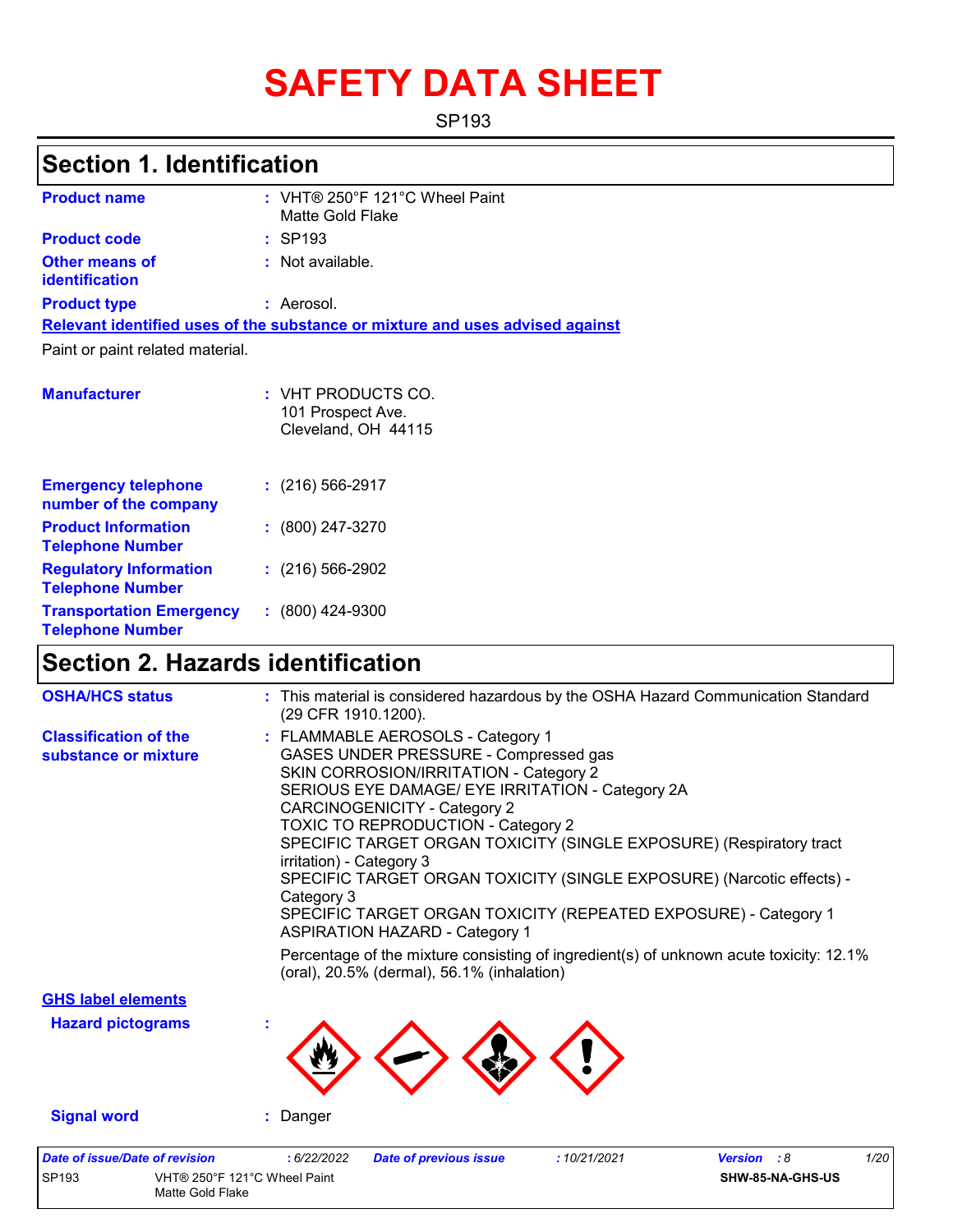# **Section 2. Hazards identification**

| <b>Hazard statements</b>                   | : Extremely flammable aerosol.<br>Contains gas under pressure; may explode if heated.<br>May be fatal if swallowed and enters airways.<br>Causes skin irritation.<br>Causes serious eye irritation.<br>May cause respiratory irritation.<br>May cause drowsiness or dizziness.<br>Suspected of causing cancer.<br>Suspected of damaging fertility or the unborn child.<br>Causes damage to organs through prolonged or repeated exposure. (lungs)                                                                                                                                                                                                          |
|--------------------------------------------|------------------------------------------------------------------------------------------------------------------------------------------------------------------------------------------------------------------------------------------------------------------------------------------------------------------------------------------------------------------------------------------------------------------------------------------------------------------------------------------------------------------------------------------------------------------------------------------------------------------------------------------------------------|
| <b>Precautionary statements</b>            |                                                                                                                                                                                                                                                                                                                                                                                                                                                                                                                                                                                                                                                            |
| <b>General</b>                             | : Read label before use. Keep out of reach of children. If medical advice is needed,<br>have product container or label at hand.                                                                                                                                                                                                                                                                                                                                                                                                                                                                                                                           |
| <b>Prevention</b>                          | : Obtain special instructions before use. Do not handle until all safety precautions have<br>been read and understood. Wear protective gloves, protective clothing and eye or face<br>protection. Keep away from heat, hot surfaces, sparks, open flames and other ignition<br>sources. No smoking. Do not spray on an open flame or other ignition source. Use<br>only outdoors or in a well-ventilated area. Do not breathe dust or mist. Do not eat, drink<br>or smoke when using this product. Wash thoroughly after handling. Pressurized<br>container: Do not pierce or burn, even after use.                                                        |
| <b>Response</b>                            | : IF exposed or concerned: Get medical advice or attention. IF INHALED: Remove<br>person to fresh air and keep comfortable for breathing. Call a POISON CENTER or<br>doctor if you feel unwell. IF SWALLOWED: Immediately call a POISON CENTER or<br>doctor. Do NOT induce vomiting. Take off contaminated clothing and wash it before<br>reuse. IF ON SKIN: Wash with plenty of water. If skin irritation occurs: Get medical<br>advice or attention. IF IN EYES: Rinse cautiously with water for several minutes.<br>Remove contact lenses, if present and easy to do. Continue rinsing. If eye irritation<br>persists: Get medical advice or attention. |
| <b>Storage</b>                             | : Store locked up. Protect from sunlight. Do not expose to temperatures exceeding 50<br>°C/122 °F. Store in a well-ventilated place. Keep container tightly closed.                                                                                                                                                                                                                                                                                                                                                                                                                                                                                        |
| <b>Disposal</b>                            | Dispose of contents and container in accordance with all local, regional, national and<br>international regulations.                                                                                                                                                                                                                                                                                                                                                                                                                                                                                                                                       |
| <b>Supplemental label</b><br>elements      | DELAYED EFFECTS FROM LONG TERM OVEREXPOSURE. Contains solvents which<br>can cause permanent brain and nervous system damage. Intentional misuse by<br>deliberately concentrating and inhaling the contents can be harmful or fatal. WARNING:<br>This product contains chemicals known to the State of California to cause cancer and<br>birth defects or other reproductive harm.                                                                                                                                                                                                                                                                          |
|                                            | Please refer to the SDS for additional information. Keep out of reach of children. Keep<br>upright in a cool, dry place. Do not discard empty can in trash compactor.                                                                                                                                                                                                                                                                                                                                                                                                                                                                                      |
| <b>Hazards not otherwise</b><br>classified | : None known.                                                                                                                                                                                                                                                                                                                                                                                                                                                                                                                                                                                                                                              |

# **Section 3. Composition/information on ingredients**

| Substance/mixture                       | : Mixture        |
|-----------------------------------------|------------------|
| Other means of<br><b>identification</b> | : Not available. |

**CAS number/other identifiers**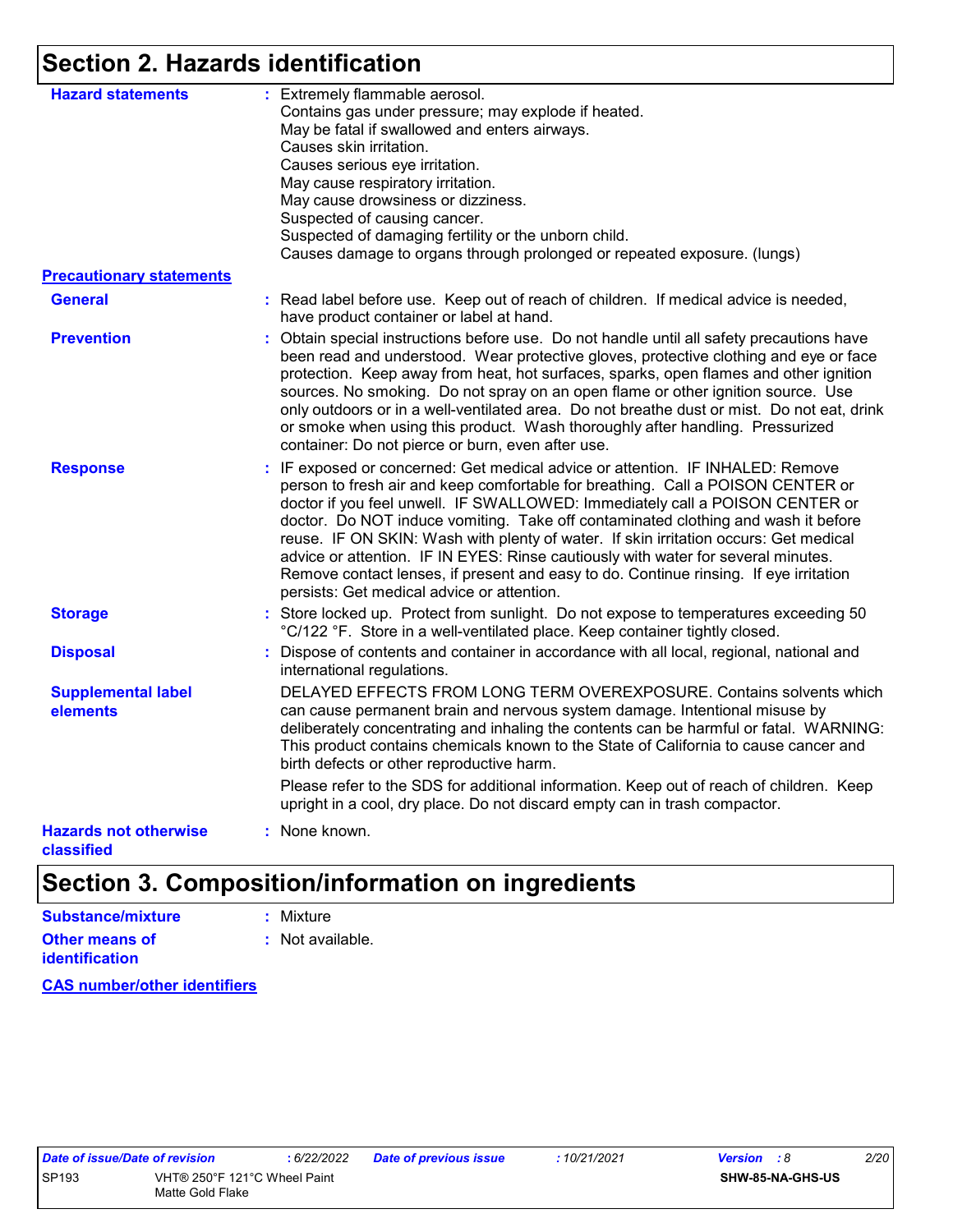### **Section 3. Composition/information on ingredients**

| <b>Ingredient name</b>          | % by weight | <b>CAS number</b> |
|---------------------------------|-------------|-------------------|
| <b>Methyl Acetate</b>           | 225 - ≤50   | 79-20-9           |
| Propane                         | 210 - ≤25   | 74-98-6           |
| <b>Butane</b>                   | ≤10         | 106-97-8          |
| Toluene                         | ≤9          | 108-88-3          |
| Methyl Ethyl Ketone             | ≤9          | 78-93-3           |
| 2-methoxy-1-methylethyl acetate | l≤10        | 108-65-6          |
| Mica                            | $\leq$ 3    | 12001-26-2        |
| <b>Titanium Dioxide</b>         | $\leq$ 3    | 13463-67-7        |
| Ethanol                         | ≲3          | 64-17-5           |
| Xylene, mixed isomers           | $<$ 1       | 1330-20-7         |
| Ethylbenzene                    | $≤0.3$      | 100-41-4          |

Any concentration shown as a range is to protect confidentiality or is due to batch variation.

**There are no additional ingredients present which, within the current knowledge of the supplier and in the concentrations applicable, are classified and hence require reporting in this section.**

**Occupational exposure limits, if available, are listed in Section 8.**

### **Section 4. First aid measures**

| <b>Description of necessary first aid measures</b> |                                                                                                                                                                                                                                                                                                                                                                                                                                                                                                                                                                                                                                                                                                                                                         |
|----------------------------------------------------|---------------------------------------------------------------------------------------------------------------------------------------------------------------------------------------------------------------------------------------------------------------------------------------------------------------------------------------------------------------------------------------------------------------------------------------------------------------------------------------------------------------------------------------------------------------------------------------------------------------------------------------------------------------------------------------------------------------------------------------------------------|
| <b>Eye contact</b>                                 | : Immediately flush eyes with plenty of water, occasionally lifting the upper and lower<br>eyelids. Check for and remove any contact lenses. Continue to rinse for at least 10<br>minutes. Get medical attention.                                                                                                                                                                                                                                                                                                                                                                                                                                                                                                                                       |
| <b>Inhalation</b>                                  | : Remove victim to fresh air and keep at rest in a position comfortable for breathing. If it<br>is suspected that fumes are still present, the rescuer should wear an appropriate mask<br>or self-contained breathing apparatus. If not breathing, if breathing is irregular or if<br>respiratory arrest occurs, provide artificial respiration or oxygen by trained personnel. It<br>may be dangerous to the person providing aid to give mouth-to-mouth resuscitation.<br>Get medical attention. If necessary, call a poison center or physician. If unconscious,<br>place in recovery position and get medical attention immediately. Maintain an open<br>airway. Loosen tight clothing such as a collar, tie, belt or waistband.                    |
| <b>Skin contact</b>                                | : Flush contaminated skin with plenty of water. Remove contaminated clothing and<br>shoes. Continue to rinse for at least 10 minutes. Get medical attention. Wash clothing<br>before reuse. Clean shoes thoroughly before reuse.                                                                                                                                                                                                                                                                                                                                                                                                                                                                                                                        |
| <b>Ingestion</b>                                   | : Get medical attention immediately. Call a poison center or physician. Wash out mouth<br>with water. Remove dentures if any. If material has been swallowed and the exposed<br>person is conscious, give small quantities of water to drink. Stop if the exposed person<br>feels sick as vomiting may be dangerous. Aspiration hazard if swallowed. Can enter<br>lungs and cause damage. Do not induce vomiting. If vomiting occurs, the head should<br>be kept low so that vomit does not enter the lungs. Never give anything by mouth to an<br>unconscious person. If unconscious, place in recovery position and get medical<br>attention immediately. Maintain an open airway. Loosen tight clothing such as a collar,<br>tie, belt or waistband. |

|                                       | Most important symptoms/effects, acute and delayed                                                                           |
|---------------------------------------|------------------------------------------------------------------------------------------------------------------------------|
| <b>Potential acute health effects</b> |                                                                                                                              |
| <b>Eye contact</b>                    | : Causes serious eye irritation.                                                                                             |
| <b>Inhalation</b>                     | : Can cause central nervous system (CNS) depression. May cause drowsiness or<br>dizziness. May cause respiratory irritation. |
| <b>Skin contact</b>                   | : Causes skin irritation.                                                                                                    |
| <b>Ingestion</b>                      | : Can cause central nervous system (CNS) depression. May be fatal if swallowed and<br>enters airways.                        |

#### **Over-exposure signs/symptoms**

| Date of issue/Date of revision                                   |  | 6/22/2022 | <b>Date of previous issue</b> | : 10/21/2021     | <b>Version</b> : 8 | <i>3/20</i> |
|------------------------------------------------------------------|--|-----------|-------------------------------|------------------|--------------------|-------------|
| <b>SP193</b><br>VHT® 250°F 121°C Wheel Paint<br>Matte Gold Flake |  |           |                               | SHW-85-NA-GHS-US |                    |             |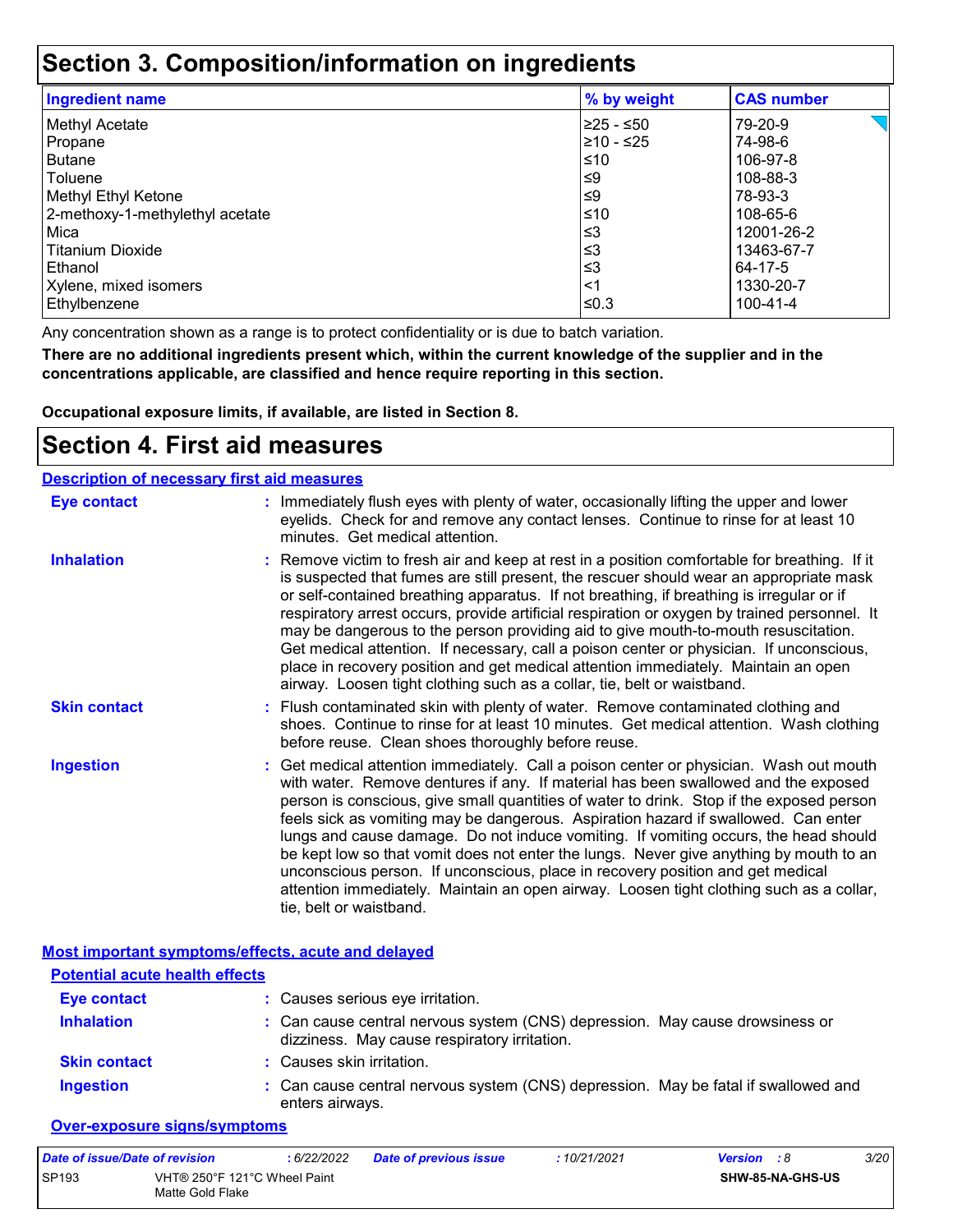# **Section 4. First aid measures**

| <b>Eye contact</b>  | : Adverse symptoms may include the following:<br>pain or irritation<br>watering<br>redness                                                                                                                                                                              |
|---------------------|-------------------------------------------------------------------------------------------------------------------------------------------------------------------------------------------------------------------------------------------------------------------------|
| <b>Inhalation</b>   | : Adverse symptoms may include the following:<br>respiratory tract irritation<br>coughing<br>nausea or vomiting<br>headache<br>drowsiness/fatigue<br>dizziness/vertigo<br>unconsciousness<br>reduced fetal weight<br>increase in fetal deaths<br>skeletal malformations |
| <b>Skin contact</b> | : Adverse symptoms may include the following:<br>irritation<br>redness<br>reduced fetal weight<br>increase in fetal deaths<br>skeletal malformations                                                                                                                    |
| <b>Ingestion</b>    | : Adverse symptoms may include the following:<br>nausea or vomiting<br>reduced fetal weight<br>increase in fetal deaths<br>skeletal malformations                                                                                                                       |

#### **Indication of immediate medical attention and special treatment needed, if necessary**

| <b>Notes to physician</b>         | : Treat symptomatically. Contact poison treatment specialist immediately if large<br>quantities have been ingested or inhaled.                                                                                                                                                                                          |
|-----------------------------------|-------------------------------------------------------------------------------------------------------------------------------------------------------------------------------------------------------------------------------------------------------------------------------------------------------------------------|
| <b>Specific treatments</b>        | : No specific treatment.                                                                                                                                                                                                                                                                                                |
| <b>Protection of first-aiders</b> | : No action shall be taken involving any personal risk or without suitable training. If it is<br>suspected that fumes are still present, the rescuer should wear an appropriate mask or<br>self-contained breathing apparatus. It may be dangerous to the person providing aid to<br>give mouth-to-mouth resuscitation. |

#### **See toxicological information (Section 11)**

## **Section 5. Fire-fighting measures**

| <b>Extinguishing media</b>                           |                                                                                                                                                                                                                                                                                                                                                                                                                                                       |
|------------------------------------------------------|-------------------------------------------------------------------------------------------------------------------------------------------------------------------------------------------------------------------------------------------------------------------------------------------------------------------------------------------------------------------------------------------------------------------------------------------------------|
| <b>Suitable extinguishing</b><br>media               | : Use an extinguishing agent suitable for the surrounding fire.                                                                                                                                                                                                                                                                                                                                                                                       |
| <b>Unsuitable extinguishing</b><br>media             | : None known.                                                                                                                                                                                                                                                                                                                                                                                                                                         |
| <b>Specific hazards arising</b><br>from the chemical | : Extremely flammable aerosol. Runoff to sewer may create fire or explosion hazard. In<br>a fire or if heated, a pressure increase will occur and the container may burst, with the<br>risk of a subsequent explosion. Gas may accumulate in low or confined areas or travel<br>a considerable distance to a source of ignition and flash back, causing fire or explosion.<br>Bursting aerosol containers may be propelled from a fire at high speed. |
| <b>Hazardous thermal</b><br>decomposition products   | : Decomposition products may include the following materials:<br>carbon dioxide<br>carbon monoxide<br>metal oxide/oxides                                                                                                                                                                                                                                                                                                                              |
| Date of issue/Date of revision                       | 4/20<br>: 6/22/2022<br><b>Date of previous issue</b><br>:10/21/2021<br><b>Version</b> : 8                                                                                                                                                                                                                                                                                                                                                             |

| <u>Pate of Boughate of Fevision</u> |                                                  | . <i>31 LLI L</i> V <i>LL</i> | <b>Pate of previous issue</b> | . <i>.</i> | <b>VGIOIUII IU</b> |                  |  |
|-------------------------------------|--------------------------------------------------|-------------------------------|-------------------------------|------------|--------------------|------------------|--|
| <b>SP193</b>                        | VHT® 250°F 121°C Wheel Paint<br>Matte Gold Flake |                               |                               |            |                    | SHW-85-NA-GHS-US |  |
|                                     |                                                  |                               |                               |            |                    |                  |  |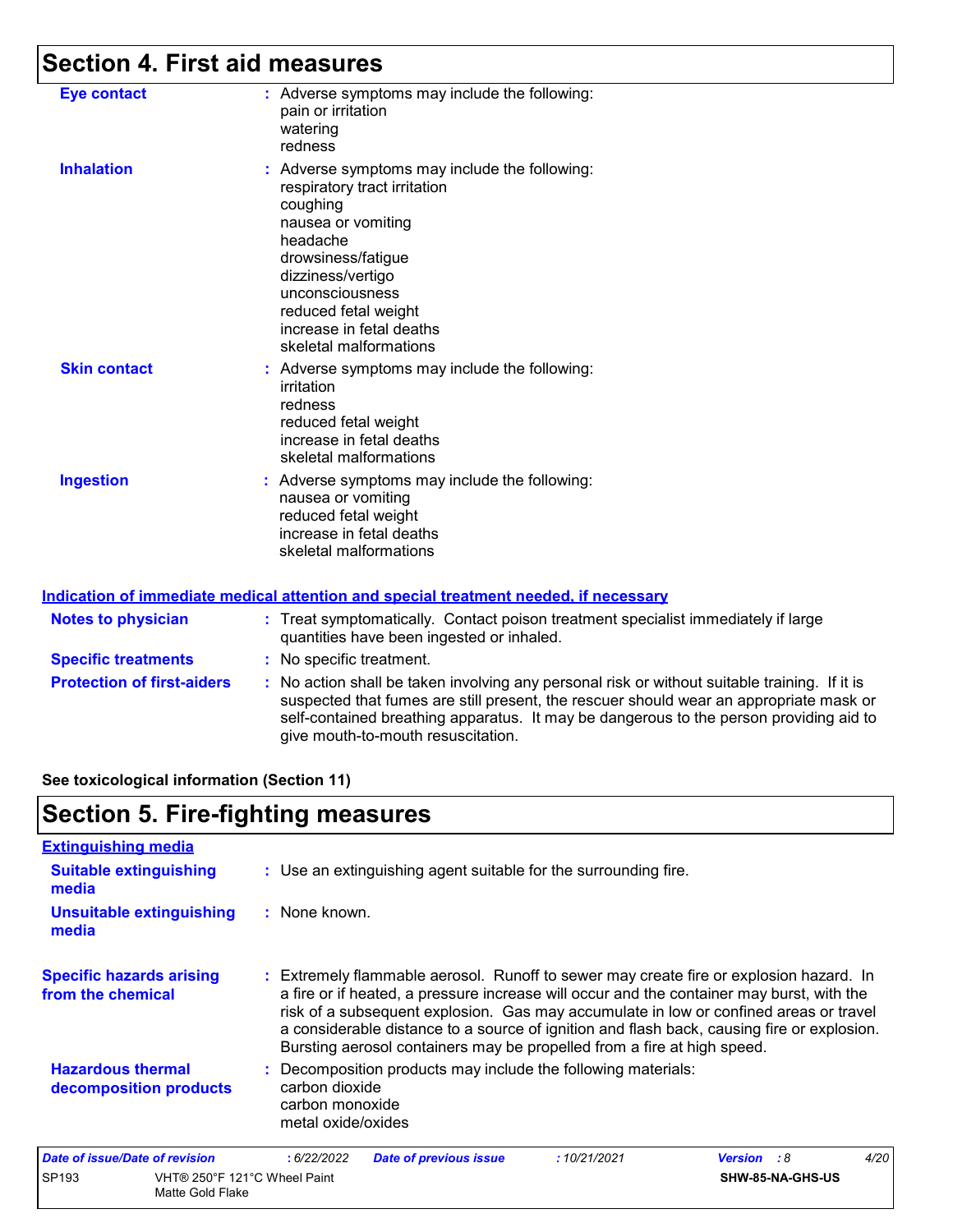### **Section 5. Fire-fighting measures**

| <b>Special protective actions</b><br>for fire-fighters   | : Promptly isolate the scene by removing all persons from the vicinity of the incident if<br>there is a fire. No action shall be taken involving any personal risk or without suitable<br>training. Move containers from fire area if this can be done without risk. Use water<br>spray to keep fire-exposed containers cool. |
|----------------------------------------------------------|-------------------------------------------------------------------------------------------------------------------------------------------------------------------------------------------------------------------------------------------------------------------------------------------------------------------------------|
| <b>Special protective</b><br>equipment for fire-fighters | : Fire-fighters should wear appropriate protective equipment and self-contained breathing<br>apparatus (SCBA) with a full face-piece operated in positive pressure mode.                                                                                                                                                      |

### **Section 6. Accidental release measures**

#### **Personal precautions, protective equipment and emergency procedures**

| For non-emergency<br>personnel   | : No action shall be taken involving any personal risk or without suitable training.<br>Evacuate surrounding areas. Keep unnecessary and unprotected personnel from<br>entering. In the case of aerosols being ruptured, care should be taken due to the rapid<br>escape of the pressurized contents and propellant. If a large number of containers are<br>ruptured, treat as a bulk material spillage according to the instructions in the clean-up<br>section. Do not touch or walk through spilled material. Shut off all ignition sources. No<br>flares, smoking or flames in hazard area. Avoid breathing vapor or mist. Provide<br>adequate ventilation. Wear appropriate respirator when ventilation is inadequate. Put<br>on appropriate personal protective equipment. |
|----------------------------------|----------------------------------------------------------------------------------------------------------------------------------------------------------------------------------------------------------------------------------------------------------------------------------------------------------------------------------------------------------------------------------------------------------------------------------------------------------------------------------------------------------------------------------------------------------------------------------------------------------------------------------------------------------------------------------------------------------------------------------------------------------------------------------|
| For emergency responders         | : If specialized clothing is required to deal with the spillage, take note of any information in<br>Section 8 on suitable and unsuitable materials. See also the information in "For non-<br>emergency personnel".                                                                                                                                                                                                                                                                                                                                                                                                                                                                                                                                                               |
| <b>Environmental precautions</b> | : Avoid dispersal of spilled material and runoff and contact with soil, waterways, drains<br>and sewers. Inform the relevant authorities if the product has caused environmental<br>pollution (sewers, waterways, soil or air).                                                                                                                                                                                                                                                                                                                                                                                                                                                                                                                                                  |

#### **Methods and materials for containment and cleaning up**

| <b>Small spill</b> | : Stop leak if without risk. Move containers from spill area. Use spark-proof tools and<br>explosion-proof equipment. Dilute with water and mop up if water-soluble. Alternatively,<br>or if water-insoluble, absorb with an inert dry material and place in an appropriate waste<br>disposal container. Dispose of via a licensed waste disposal contractor.                                                                                                                                                                                                                                                                                                                                                                                                        |
|--------------------|----------------------------------------------------------------------------------------------------------------------------------------------------------------------------------------------------------------------------------------------------------------------------------------------------------------------------------------------------------------------------------------------------------------------------------------------------------------------------------------------------------------------------------------------------------------------------------------------------------------------------------------------------------------------------------------------------------------------------------------------------------------------|
| <b>Large spill</b> | : Stop leak if without risk. Move containers from spill area. Use spark-proof tools and<br>explosion-proof equipment. Approach release from upwind. Prevent entry into sewers,<br>water courses, basements or confined areas. Wash spillages into an effluent treatment<br>plant or proceed as follows. Contain and collect spillage with non-combustible,<br>absorbent material e.g. sand, earth, vermiculite or diatomaceous earth and place in<br>container for disposal according to local regulations (see Section 13). Dispose of via a<br>licensed waste disposal contractor. Contaminated absorbent material may pose the<br>same hazard as the spilled product. Note: see Section 1 for emergency contact<br>information and Section 13 for waste disposal. |

### **Section 7. Handling and storage**

#### **Precautions for safe handling**

**Protective measures** Put on appropriate personal protective equipment (see Section 8). Pressurized **:** container: protect from sunlight and do not expose to temperatures exceeding 50°C. Do not pierce or burn, even after use. Avoid exposure - obtain special instructions before use. Avoid exposure during pregnancy. Do not handle until all safety precautions have been read and understood. Do not get in eyes or on skin or clothing. Do not breathe vapor or mist. Do not swallow. Avoid breathing gas. Use only with adequate ventilation. Wear appropriate respirator when ventilation is inadequate. Store and use away from heat, sparks, open flame or any other ignition source. Use explosion-proof electrical (ventilating, lighting and material handling) equipment. Use only non-sparking tools. Empty containers retain product residue and can be hazardous.

| Date of issue/Date of revision |                                                  | : 6/22/2022 | <b>Date of previous issue</b> | : 10/21/2021 | <b>Version</b> : 8 |                         | 5/20 |
|--------------------------------|--------------------------------------------------|-------------|-------------------------------|--------------|--------------------|-------------------------|------|
| SP <sub>193</sub>              | VHT® 250°F 121°C Wheel Paint<br>Matte Gold Flake |             |                               |              |                    | <b>SHW-85-NA-GHS-US</b> |      |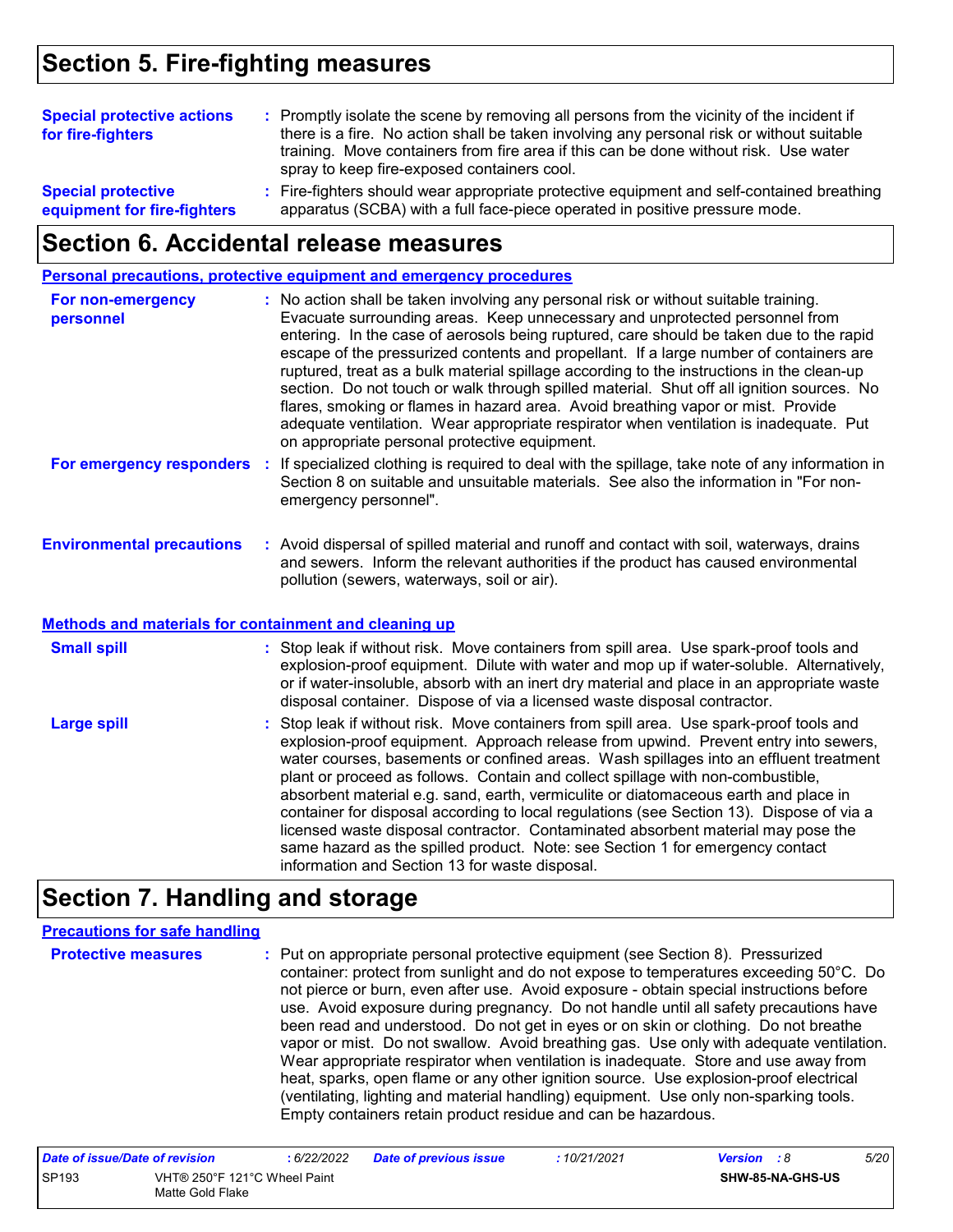# **Section 7. Handling and storage**

| <b>Advice on general</b><br>occupational hygiene                          |    | : Eating, drinking and smoking should be prohibited in areas where this material is<br>handled, stored and processed. Workers should wash hands and face before eating,<br>drinking and smoking. Remove contaminated clothing and protective equipment before<br>entering eating areas. See also Section 8 for additional information on hygiene<br>measures.                                                      |
|---------------------------------------------------------------------------|----|--------------------------------------------------------------------------------------------------------------------------------------------------------------------------------------------------------------------------------------------------------------------------------------------------------------------------------------------------------------------------------------------------------------------|
| <b>Conditions for safe storage,</b><br>including any<br>incompatibilities | ÷. | Store in accordance with local regulations. Store away from direct sunlight in a dry, cool<br>and well-ventilated area, away from incompatible materials (see Section 10) and food<br>and drink. Protect from sunlight. Store locked up. Eliminate all ignition sources. Use<br>appropriate containment to avoid environmental contamination. See Section 10 for<br>incompatible materials before handling or use. |

# **Section 8. Exposure controls/personal protection**

#### **Control parameters**

#### **Occupational exposure limits (OSHA United States)**

| <b>Ingredient name</b>                        | CAS#                          | <b>Exposure limits</b>                                                                                                                                                                                                                                                                                                                                                                                                                                           |
|-----------------------------------------------|-------------------------------|------------------------------------------------------------------------------------------------------------------------------------------------------------------------------------------------------------------------------------------------------------------------------------------------------------------------------------------------------------------------------------------------------------------------------------------------------------------|
| Methyl Acetate                                | 79-20-9                       | ACGIH TLV (United States, 1/2021).<br>TWA: 200 ppm 8 hours.<br>TWA: 606 mg/m <sup>3</sup> 8 hours.<br>STEL: 250 ppm 15 minutes.<br>STEL: 757 mg/m <sup>3</sup> 15 minutes.<br>NIOSH REL (United States, 10/2020).<br>TWA: 200 ppm 10 hours.<br>TWA: 610 mg/m <sup>3</sup> 10 hours.<br>STEL: 250 ppm 15 minutes.<br>STEL: 760 mg/m <sup>3</sup> 15 minutes.<br>OSHA PEL (United States, 5/2018).<br>TWA: 200 ppm 8 hours.<br>TWA: 610 mg/m <sup>3</sup> 8 hours. |
| Propane                                       | 74-98-6                       | NIOSH REL (United States, 10/2020).<br>TWA: 1000 ppm 10 hours.<br>TWA: 1800 mg/m <sup>3</sup> 10 hours.<br>OSHA PEL (United States, 5/2018).<br>TWA: 1000 ppm 8 hours.<br>TWA: 1800 mg/m <sup>3</sup> 8 hours.<br>ACGIH TLV (United States, 1/2021). Oxygen<br>Depletion [Asphyxiant]. Explosive potential.                                                                                                                                                      |
| <b>Butane</b>                                 | 106-97-8                      | NIOSH REL (United States, 10/2020).<br>TWA: 800 ppm 10 hours.<br>TWA: 1900 mg/m <sup>3</sup> 10 hours.<br>ACGIH TLV (United States, 1/2021).<br><b>Explosive potential.</b><br>STEL: 1000 ppm 15 minutes.                                                                                                                                                                                                                                                        |
| Toluene                                       | 108-88-3                      | OSHA PEL Z2 (United States, 2/2013).<br>TWA: 200 ppm 8 hours.<br>CEIL: 300 ppm<br>AMP: 500 ppm 10 minutes.<br>NIOSH REL (United States, 10/2020).<br>TWA: 100 ppm 10 hours.<br>TWA: 375 mg/m <sup>3</sup> 10 hours.<br>STEL: 150 ppm 15 minutes.<br>STEL: 560 mg/m <sup>3</sup> 15 minutes.<br>ACGIH TLV (United States, 1/2021).<br>Ototoxicant.<br>TWA: 20 ppm 8 hours.                                                                                        |
| Date of issue/Date of revision<br>: 6/22/2022 | <b>Date of previous issue</b> | Version : 8<br>6/20<br>:10/21/2021                                                                                                                                                                                                                                                                                                                                                                                                                               |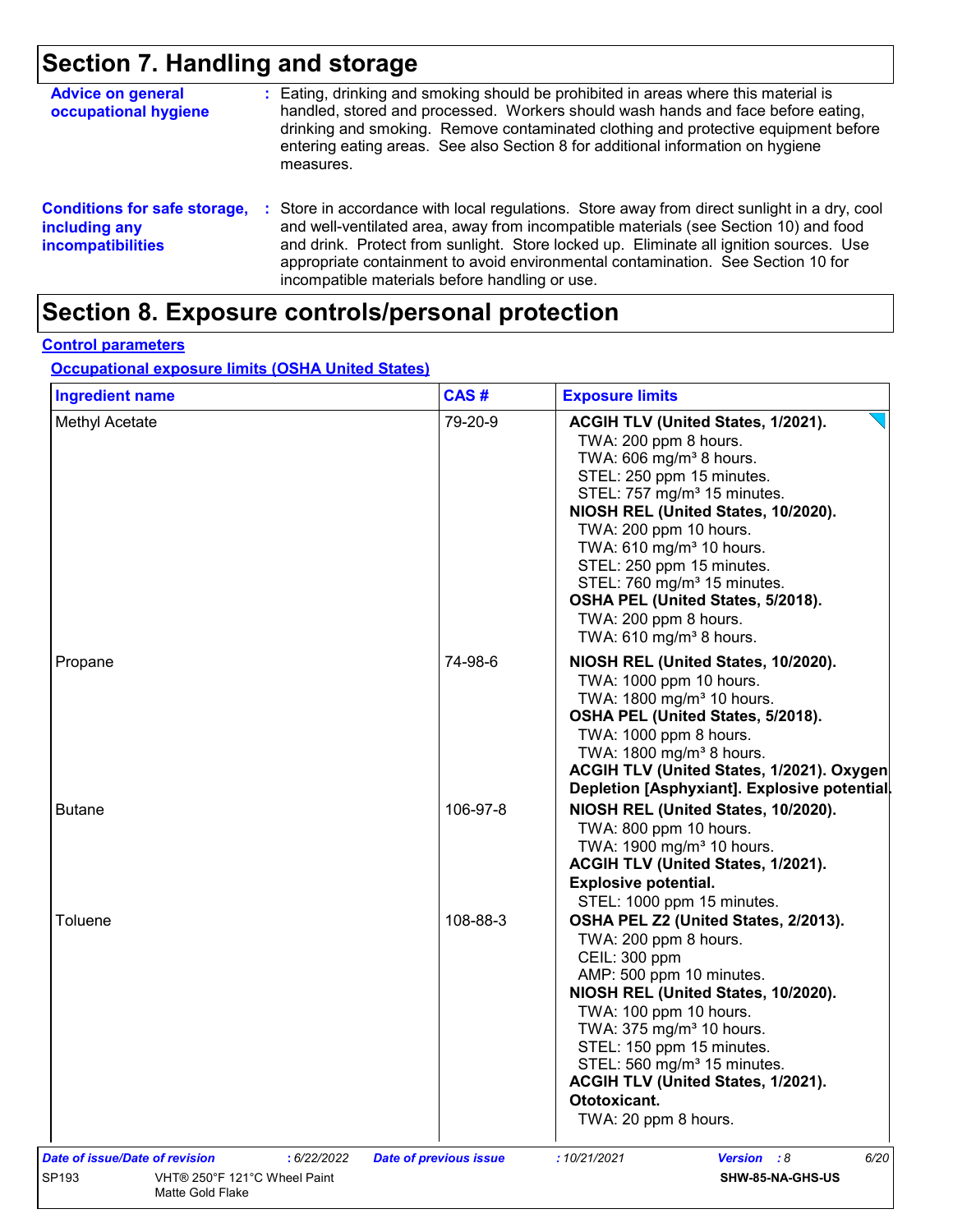| Methyl Ethyl Ketone             | 78-93-3        | ACGIH TLV (United States, 1/2021).                                   |
|---------------------------------|----------------|----------------------------------------------------------------------|
|                                 |                | TWA: 200 ppm 8 hours.                                                |
|                                 |                | TWA: 590 mg/m <sup>3</sup> 8 hours.                                  |
|                                 |                | STEL: 300 ppm 15 minutes.                                            |
|                                 |                | STEL: 885 mg/m <sup>3</sup> 15 minutes.                              |
|                                 |                | NIOSH REL (United States, 10/2020).                                  |
|                                 |                | TWA: 200 ppm 10 hours.                                               |
|                                 |                | TWA: 590 mg/m <sup>3</sup> 10 hours.                                 |
|                                 |                | STEL: 300 ppm 15 minutes.<br>STEL: 885 mg/m <sup>3</sup> 15 minutes. |
|                                 |                | OSHA PEL (United States, 5/2018).                                    |
|                                 |                | TWA: 200 ppm 8 hours.                                                |
|                                 |                | TWA: 590 mg/m <sup>3</sup> 8 hours.                                  |
| 2-methoxy-1-methylethyl acetate | 108-65-6       | OARS WEEL (United States, 1/2021).                                   |
|                                 |                | TWA: 50 ppm 8 hours.                                                 |
| Mica                            | 12001-26-2     | ACGIH TLV (United States, 1/2021).                                   |
|                                 |                | TWA: 0.1 mg/m <sup>3</sup> 8 hours. Form: Respirable                 |
|                                 |                | fraction<br>NIOSH REL (United States, 10/2020).                      |
|                                 |                | TWA: 3 mg/m <sup>3</sup> 10 hours. Form: Respirable                  |
|                                 |                | fraction                                                             |
|                                 |                | OSHA PEL Z3 (United States, 6/2016).                                 |
|                                 |                | TWA: 20 mppcf 8 hours.                                               |
| <b>Titanium Dioxide</b>         | 13463-67-7     | ACGIH TLV (United States, 1/2021).                                   |
|                                 |                | TWA: 10 mg/m <sup>3</sup> 8 hours.                                   |
|                                 |                | OSHA PEL (United States, 5/2018).                                    |
|                                 |                | TWA: 15 mg/m <sup>3</sup> 8 hours. Form: Total dust                  |
| Ethanol                         | 64-17-5        | ACGIH TLV (United States, 1/2021).                                   |
|                                 |                | STEL: 1000 ppm 15 minutes.                                           |
|                                 |                | NIOSH REL (United States, 10/2020).                                  |
|                                 |                | TWA: 1000 ppm 10 hours.                                              |
|                                 |                | TWA: 1900 mg/m <sup>3</sup> 10 hours.                                |
|                                 |                | OSHA PEL (United States, 5/2018).<br>TWA: 1000 ppm 8 hours.          |
|                                 |                | TWA: 1900 mg/m <sup>3</sup> 8 hours.                                 |
|                                 |                |                                                                      |
| Xylene, mixed isomers           | 1330-20-7      | ACGIH TLV (United States, 1/2021).                                   |
|                                 |                | TWA: 100 ppm 8 hours.<br>TWA: $434$ mg/m <sup>3</sup> 8 hours.       |
|                                 |                | STEL: 150 ppm 15 minutes.                                            |
|                                 |                | STEL: 651 mg/m <sup>3</sup> 15 minutes.                              |
|                                 |                | OSHA PEL (United States, 5/2018).                                    |
|                                 |                | TWA: 100 ppm 8 hours.                                                |
|                                 |                | TWA: $435 \text{ mg/m}^3$ 8 hours.                                   |
| Ethylbenzene                    | $100 - 41 - 4$ | ACGIH TLV (United States, 1/2021).                                   |
|                                 |                | TWA: 20 ppm 8 hours.                                                 |
|                                 |                | NIOSH REL (United States, 10/2020).                                  |
|                                 |                | TWA: 100 ppm 10 hours.                                               |
|                                 |                | TWA: 435 mg/m <sup>3</sup> 10 hours.                                 |
|                                 |                | STEL: 125 ppm 15 minutes.<br>STEL: 545 mg/m <sup>3</sup> 15 minutes. |
|                                 |                | OSHA PEL (United States, 5/2018).                                    |
|                                 |                | TWA: 100 ppm 8 hours.                                                |
|                                 |                | TWA: $435 \text{ mg/m}^3$ 8 hours.                                   |

**Occupational exposure limits (Canada)**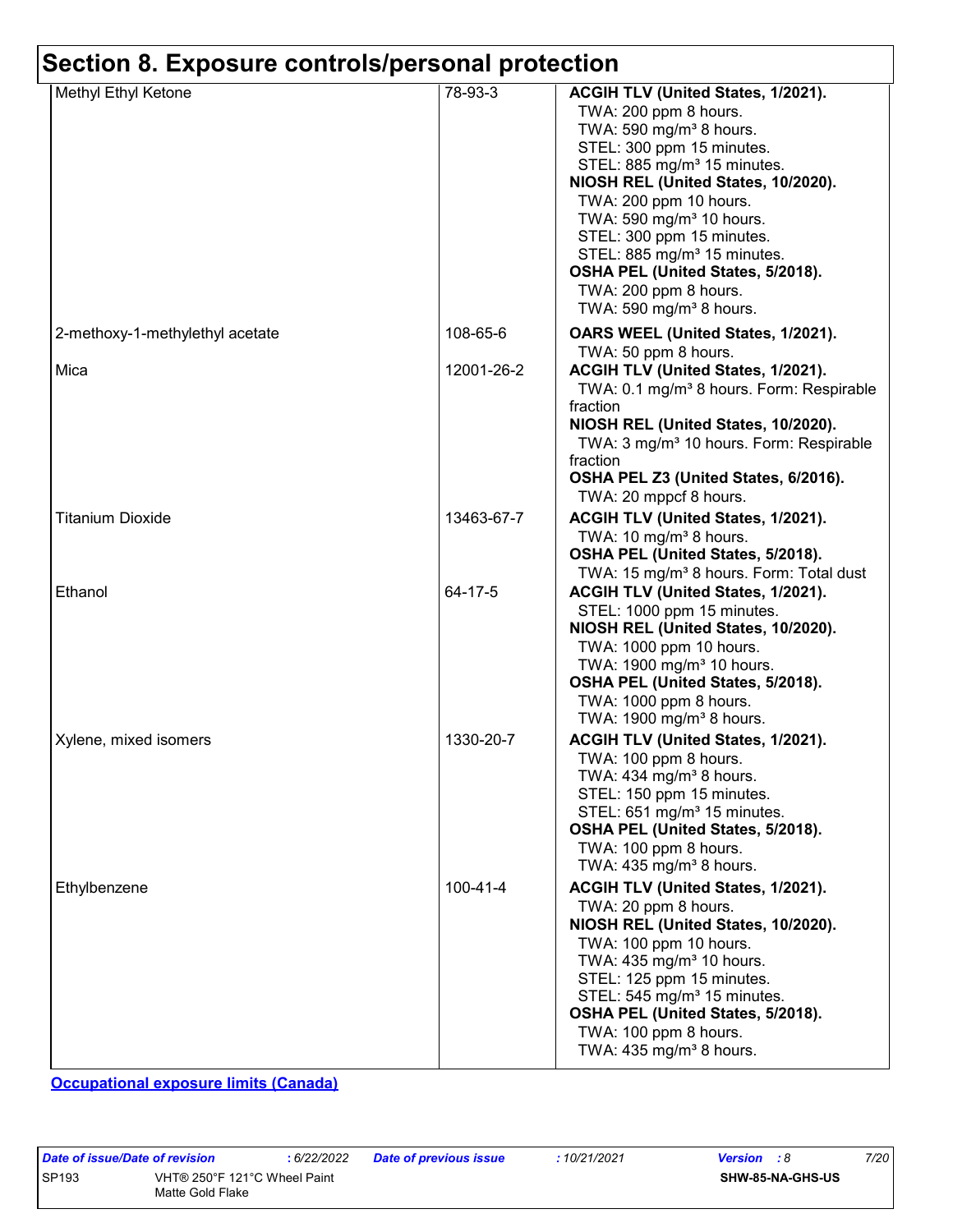# **Section 8. Exposure controls/personal protection**

| <b>Ingredient name</b> | CAS#     | <b>Exposure limits</b>                                                                                                                                                                                                                                                                                                                                                                                                                                                                                                                                                                                                                                                                                                                |
|------------------------|----------|---------------------------------------------------------------------------------------------------------------------------------------------------------------------------------------------------------------------------------------------------------------------------------------------------------------------------------------------------------------------------------------------------------------------------------------------------------------------------------------------------------------------------------------------------------------------------------------------------------------------------------------------------------------------------------------------------------------------------------------|
| Methyl acetate         | 79-20-9  | CA Alberta Provincial (Canada, 6/2018).<br>8 hrs OEL: 606 mg/m <sup>3</sup> 8 hours.<br>15 min OEL: 757 mg/m <sup>3</sup> 15 minutes.<br>15 min OEL: 250 ppm 15 minutes.<br>8 hrs OEL: 200 ppm 8 hours.<br><b>CA British Columbia Provincial (Canada,</b><br>$6/2021$ ).<br>TWA: 200 ppm 8 hours.<br>STEL: 250 ppm 15 minutes.<br>CA Ontario Provincial (Canada, 6/2019).<br>TWA: 200 ppm 8 hours.<br>STEL: 250 ppm 15 minutes.<br>CA Quebec Provincial (Canada, 6/2021).<br>TWAEV: 200 ppm 8 hours.<br>TWAEV: 606 mg/m <sup>3</sup> 8 hours.<br>STEV: 250 ppm 15 minutes.<br>STEV: 757 mg/m <sup>3</sup> 15 minutes.<br><b>CA Saskatchewan Provincial (Canada,</b><br>7/2013).<br>STEL: 250 ppm 15 minutes.<br>TWA: 200 ppm 8 hours. |
| Normal propane         | 74-98-6  | CA Alberta Provincial (Canada, 6/2018).<br>8 hrs OEL: 1000 ppm 8 hours.<br>CA Quebec Provincial (Canada, 6/2021).<br>TWAEV: 1000 ppm 8 hours.<br>TWAEV: 1800 mg/m <sup>3</sup> 8 hours.<br><b>CA Saskatchewan Provincial (Canada,</b><br>7/2013).<br>STEL: 1250 ppm 15 minutes.<br>TWA: 1000 ppm 8 hours.<br><b>CA British Columbia Provincial (Canada,</b><br>6/2021). Oxygen Depletion [Asphyxiant].<br><b>Explosive potential.</b>                                                                                                                                                                                                                                                                                                 |
|                        |          | CA Ontario Provincial (Canada, 6/2019).<br><b>Oxygen Depletion [Asphyxiant]. Explosive</b><br>potential.                                                                                                                                                                                                                                                                                                                                                                                                                                                                                                                                                                                                                              |
| <b>Butane</b>          | 106-97-8 | CA Alberta Provincial (Canada, 6/2018).<br>8 hrs OEL: 1000 ppm 8 hours.<br>CA Quebec Provincial (Canada, 6/2021).<br>TWAEV: 800 ppm 8 hours.<br>TWAEV: 1900 mg/m <sup>3</sup> 8 hours.<br><b>CA Saskatchewan Provincial (Canada,</b><br>7/2013).<br>STEL: 1250 ppm 15 minutes.<br>TWA: 1000 ppm 8 hours.<br><b>CA British Columbia Provincial (Canada,</b><br>6/2021). Explosive potential.<br>STEL: 1000 ppm 15 minutes.<br>CA Ontario Provincial (Canada, 6/2019).<br><b>Explosive potential.</b><br>STEL: 1000 ppm 15 minutes.                                                                                                                                                                                                     |
| Toluene                | 108-88-3 | CA Alberta Provincial (Canada, 6/2018).<br>Absorbed through skin.<br>8 hrs OEL: 50 ppm 8 hours.                                                                                                                                                                                                                                                                                                                                                                                                                                                                                                                                                                                                                                       |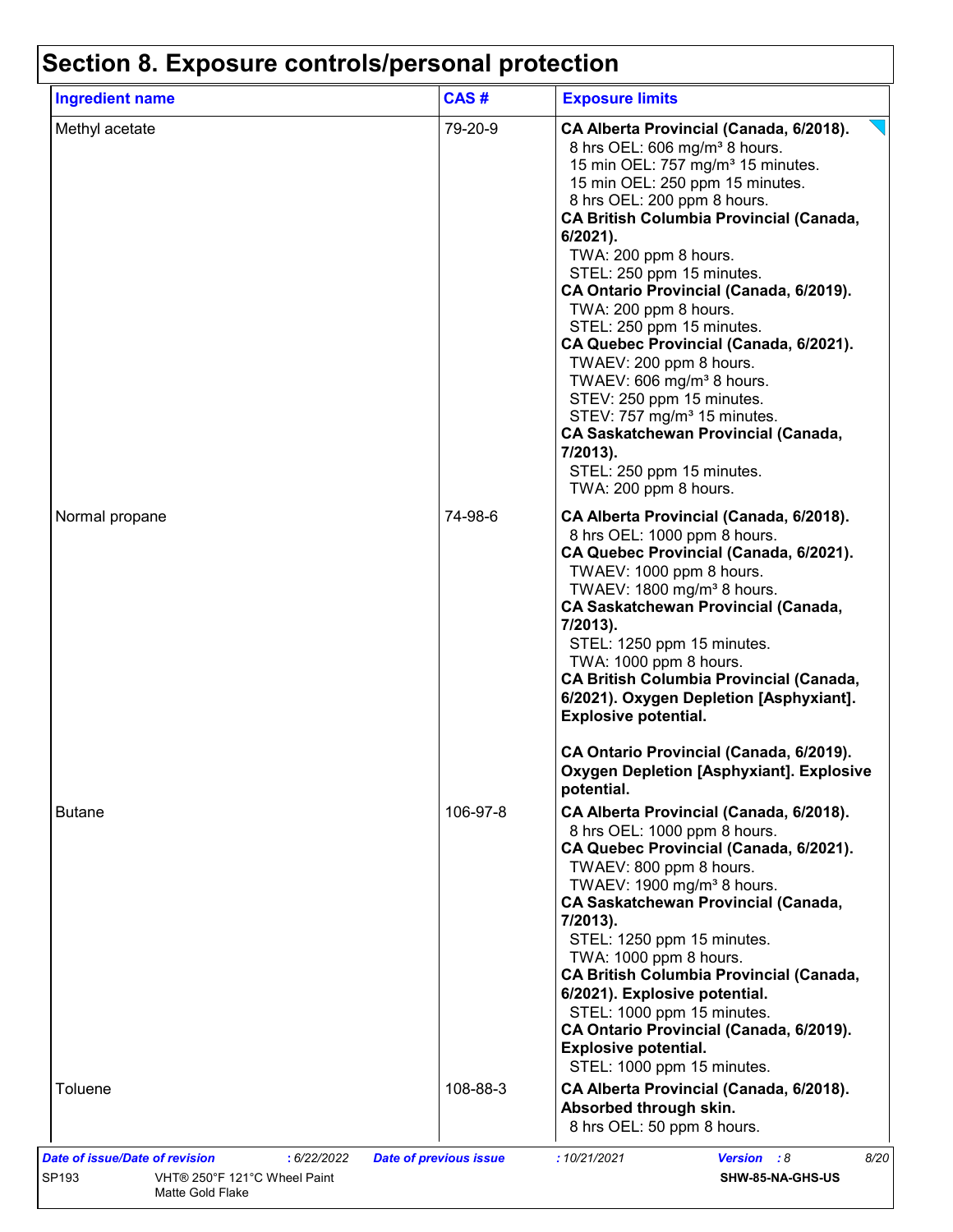# **Section 8. Exposure controls/personal protection**

|                     |            | 8 hrs OEL: 188 mg/m <sup>3</sup> 8 hours.<br><b>CA British Columbia Provincial (Canada,</b><br>$6/2021$ ).<br>TWA: 20 ppm 8 hours.<br>CA Ontario Provincial (Canada, 6/2019).<br>TWA: 20 ppm 8 hours.<br>CA Quebec Provincial (Canada, 6/2021).<br>Absorbed through skin.<br>TWAEV: 50 ppm 8 hours.<br>TWAEV: 188 mg/m <sup>3</sup> 8 hours.<br><b>CA Saskatchewan Provincial (Canada,</b><br>7/2013). Absorbed through skin.<br>STEL: 60 ppm 15 minutes.<br>TWA: 50 ppm 8 hours.                                                                                                                                                                                                                                                |
|---------------------|------------|----------------------------------------------------------------------------------------------------------------------------------------------------------------------------------------------------------------------------------------------------------------------------------------------------------------------------------------------------------------------------------------------------------------------------------------------------------------------------------------------------------------------------------------------------------------------------------------------------------------------------------------------------------------------------------------------------------------------------------|
| Methyl ethyl ketone | 78-93-3    | CA Alberta Provincial (Canada, 6/2018).<br>15 min OEL: 300 ppm 15 minutes.<br>8 hrs OEL: 200 ppm 8 hours.<br>8 hrs OEL: 590 mg/m <sup>3</sup> 8 hours.<br>15 min OEL: 885 mg/m <sup>3</sup> 15 minutes.<br><b>CA British Columbia Provincial (Canada,</b><br>6/2021).<br>TWA: 50 ppm 8 hours.<br>STEL: 100 ppm 15 minutes.<br>CA Ontario Provincial (Canada, 6/2019).<br>TWA: 200 ppm 8 hours.<br>STEL: 300 ppm 15 minutes.<br>CA Quebec Provincial (Canada, 6/2021).<br>TWAEV: 50 ppm 8 hours.<br>TWAEV: 150 mg/m <sup>3</sup> 8 hours.<br>STEV: 100 ppm 15 minutes.<br>STEV: 300 mg/m <sup>3</sup> 15 minutes.<br><b>CA Saskatchewan Provincial (Canada,</b><br>7/2013).<br>STEL: 300 ppm 15 minutes.<br>TWA: 200 ppm 8 hours. |
| Titanium dioxide    | 13463-67-7 | <b>CA British Columbia Provincial (Canada,</b><br>6/2021).<br>TWA: 10 mg/m <sup>3</sup> 8 hours. Form: Total dust<br>TWA: 3 mg/m <sup>3</sup> 8 hours. Form: respirable<br>fraction<br>CA Quebec Provincial (Canada, 6/2021).<br>TWAEV: 10 mg/m <sup>3</sup> 8 hours. Form: Total dust.<br>CA Alberta Provincial (Canada, 6/2018).<br>8 hrs OEL: 10 mg/m <sup>3</sup> 8 hours.<br>CA Ontario Provincial (Canada, 6/2019).<br>TWA: 10 mg/m <sup>3</sup> 8 hours.<br><b>CA Saskatchewan Provincial (Canada,</b><br>7/2013).<br>STEL: 20 mg/m <sup>3</sup> 15 minutes.<br>TWA: 10 mg/m <sup>3</sup> 8 hours.                                                                                                                        |
| Ethyl alcohol       | 64-17-5    | CA Alberta Provincial (Canada, 6/2018).<br>8 hrs OEL: 1000 ppm 8 hours.<br>8 hrs OEL: 1880 mg/m <sup>3</sup> 8 hours.<br><b>CA British Columbia Provincial (Canada,</b><br>$6/2021$ ).<br>STEL: 1000 ppm 15 minutes.<br>CA Ontario Provincial (Canada, 6/2019).                                                                                                                                                                                                                                                                                                                                                                                                                                                                  |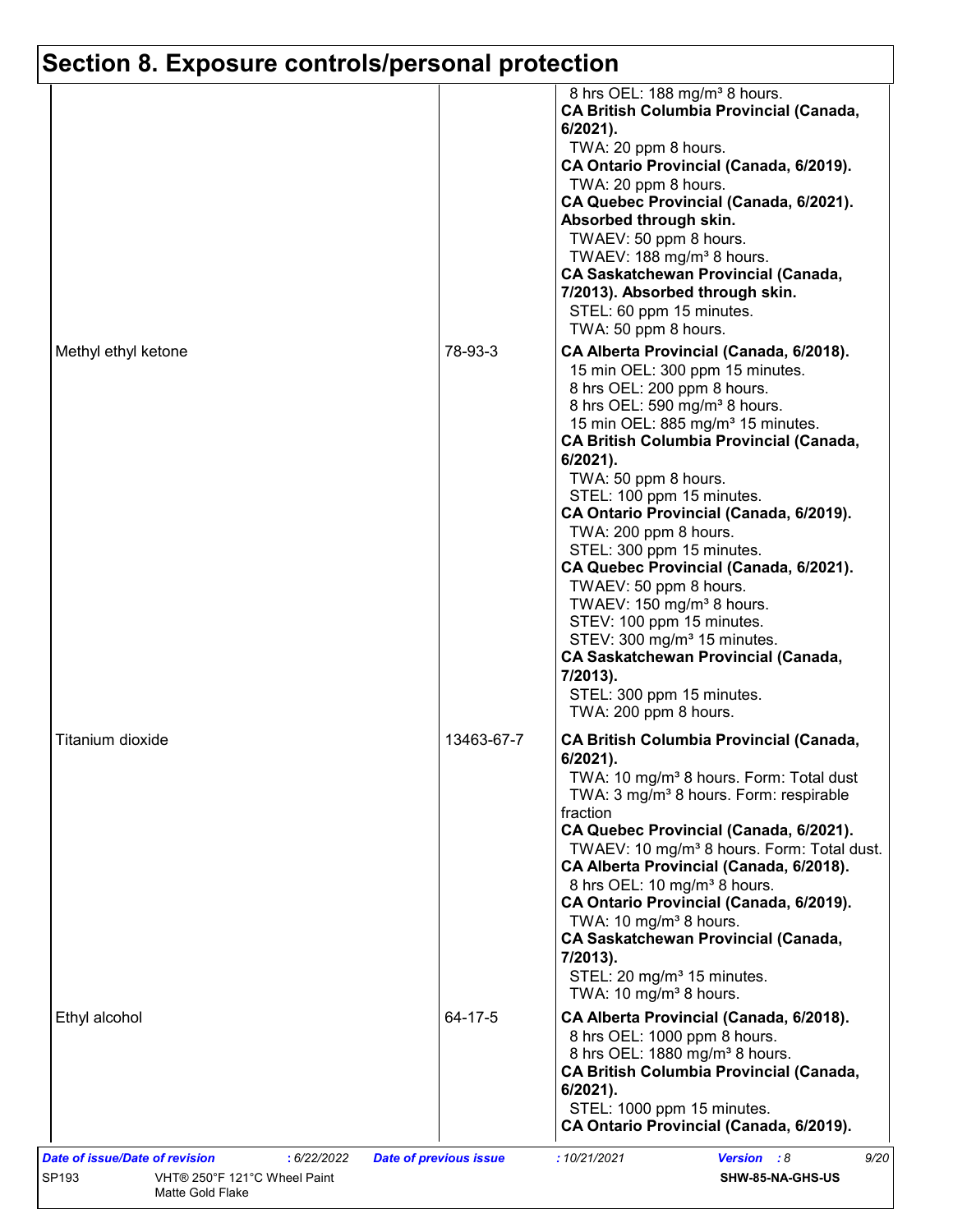# **Section 8. Exposure controls/personal protection**

|              |                | STEL: 1000 ppm 15 minutes.<br><b>CA Saskatchewan Provincial (Canada,</b><br>7/2013).<br>STEL: 1250 ppm 15 minutes.<br>TWA: 1000 ppm 8 hours.<br>CA Quebec Provincial (Canada, 6/2021).<br>STEV: 1000 ppm 15 minutes.                                                                                                                                                                                                                                                                                                                                                                                                                                                                                                               |
|--------------|----------------|------------------------------------------------------------------------------------------------------------------------------------------------------------------------------------------------------------------------------------------------------------------------------------------------------------------------------------------------------------------------------------------------------------------------------------------------------------------------------------------------------------------------------------------------------------------------------------------------------------------------------------------------------------------------------------------------------------------------------------|
| Xylene       | 1330-20-7      | CA Alberta Provincial (Canada, 6/2018).<br>8 hrs OEL: 100 ppm 8 hours.<br>15 min OEL: 651 mg/m <sup>3</sup> 15 minutes.<br>15 min OEL: 150 ppm 15 minutes.<br>8 hrs OEL: 434 mg/m <sup>3</sup> 8 hours.<br><b>CA British Columbia Provincial (Canada,</b><br>6/2021).<br>TWA: 100 ppm 8 hours.<br>STEL: 150 ppm 15 minutes.<br>CA Quebec Provincial (Canada, 6/2021).<br>TWAEV: 100 ppm 8 hours.<br>TWAEV: 434 mg/m <sup>3</sup> 8 hours.<br>STEV: 150 ppm 15 minutes.<br>STEV: 651 mg/m <sup>3</sup> 15 minutes.<br>CA Ontario Provincial (Canada, 6/2019).<br>STEL: 150 ppm 15 minutes.<br>TWA: 100 ppm 8 hours.<br><b>CA Saskatchewan Provincial (Canada,</b><br>7/2013).<br>STEL: 150 ppm 15 minutes.<br>TWA: 100 ppm 8 hours. |
| Ethylbenzene | $100 - 41 - 4$ | CA Alberta Provincial (Canada, 6/2018).<br>8 hrs OEL: 100 ppm 8 hours.<br>8 hrs OEL: 434 mg/m <sup>3</sup> 8 hours.<br>15 min OEL: 543 mg/m <sup>3</sup> 15 minutes.<br>15 min OEL: 125 ppm 15 minutes.<br><b>CA British Columbia Provincial (Canada,</b><br>6/2021).<br>TWA: 20 ppm 8 hours.<br>CA Ontario Provincial (Canada, 6/2019).<br>TWA: 20 ppm 8 hours.<br>CA Quebec Provincial (Canada, 6/2021).<br>TWAEV: 20 ppm 8 hours.<br>CA Saskatchewan Provincial (Canada,<br>7/2013).<br>STEL: 125 ppm 15 minutes.<br>TWA: 100 ppm 8 hours.                                                                                                                                                                                      |

#### **Occupational exposure limits (Mexico)**

|                                                           | CAS#                          | <b>Exposure limits</b>                                                                    |
|-----------------------------------------------------------|-------------------------------|-------------------------------------------------------------------------------------------|
| Methyl Acetate                                            | 79-20-9                       | NOM-010-STPS-2014 (Mexico, 4/2016).<br>TWA: 200 ppm 8 hours.<br>STEL: 250 ppm 15 minutes. |
| Propane                                                   | 74-98-6                       | NOM-010-STPS-2014 (Mexico, 4/2016).<br>TWA: 1000 ppm 8 hours.                             |
| <b>Butane</b>                                             | 106-97-8                      | NOM-010-STPS-2014 (Mexico, 4/2016).<br>TWA: 1000 ppm 8 hours.                             |
| Toluene                                                   | 108-88-3                      | NOM-010-STPS-2014 (Mexico, 4/2016).<br>TWA: 20 ppm 8 hours.                               |
| Date of issue/Date of revision<br>:6/22/2022              | <b>Date of previous issue</b> | 10/20<br>:10/21/2021<br><b>Version</b> : 8                                                |
| SP193<br>VHT® 250°F 121°C Wheel Paint<br>Matte Gold Flake |                               | SHW-85-NA-GHS-US                                                                          |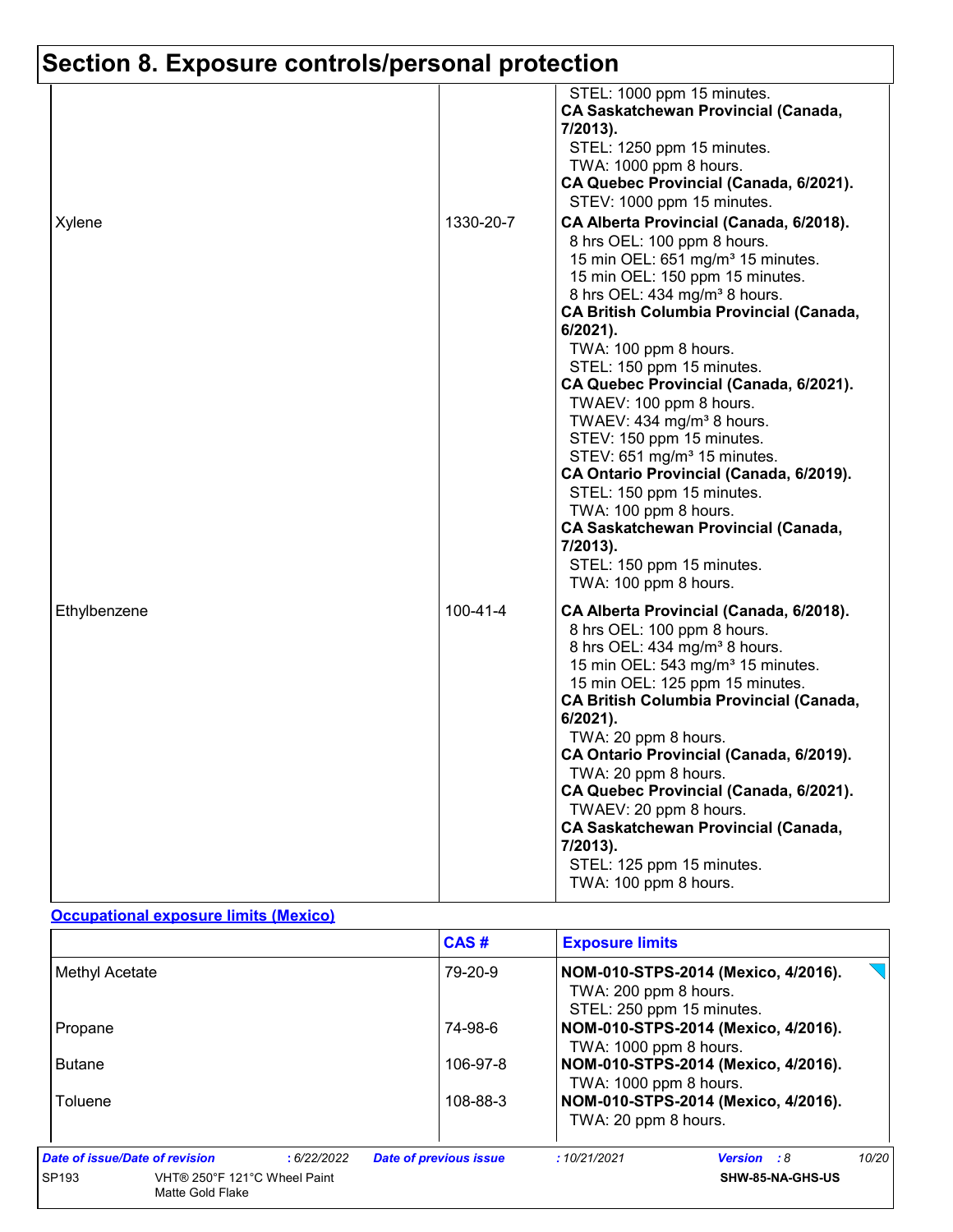| Section 8. Exposure controls/personal protection<br>Methyl Ethyl Ketone |  |                                                        | 78-93-3                                                      |                                                                                                                                                                                                                                                                                                                                                                                                                                                                                                                                                                                                                      |
|-------------------------------------------------------------------------|--|--------------------------------------------------------|--------------------------------------------------------------|----------------------------------------------------------------------------------------------------------------------------------------------------------------------------------------------------------------------------------------------------------------------------------------------------------------------------------------------------------------------------------------------------------------------------------------------------------------------------------------------------------------------------------------------------------------------------------------------------------------------|
|                                                                         |  |                                                        | NOM-010-STPS-2014 (Mexico, 4/2016).<br>TWA: 200 ppm 8 hours. |                                                                                                                                                                                                                                                                                                                                                                                                                                                                                                                                                                                                                      |
|                                                                         |  |                                                        |                                                              | STEL: 300 ppm 15 minutes.                                                                                                                                                                                                                                                                                                                                                                                                                                                                                                                                                                                            |
| ethanol                                                                 |  |                                                        | 64-17-5                                                      | NOM-010-STPS-2014 (Mexico, 4/2016).                                                                                                                                                                                                                                                                                                                                                                                                                                                                                                                                                                                  |
|                                                                         |  |                                                        |                                                              | STEL: 1000 ppm 15 minutes.                                                                                                                                                                                                                                                                                                                                                                                                                                                                                                                                                                                           |
|                                                                         |  |                                                        |                                                              |                                                                                                                                                                                                                                                                                                                                                                                                                                                                                                                                                                                                                      |
| <b>Appropriate engineering</b><br><b>controls</b>                       |  | ventilation equipment.                                 |                                                              | : Use only with adequate ventilation. Use process enclosures, local exhaust ventilation or<br>other engineering controls to keep worker exposure to airborne contaminants below any<br>recommended or statutory limits. The engineering controls also need to keep gas,<br>vapor or dust concentrations below any lower explosive limits. Use explosion-proof                                                                                                                                                                                                                                                        |
| <b>Environmental exposure</b><br>controls                               |  |                                                        |                                                              | Emissions from ventilation or work process equipment should be checked to ensure<br>they comply with the requirements of environmental protection legislation. In some<br>cases, fume scrubbers, filters or engineering modifications to the process equipment<br>will be necessary to reduce emissions to acceptable levels.                                                                                                                                                                                                                                                                                        |
| <b>Individual protection measures</b>                                   |  |                                                        |                                                              |                                                                                                                                                                                                                                                                                                                                                                                                                                                                                                                                                                                                                      |
| <b>Hygiene measures</b>                                                 |  | showers are close to the workstation location.         |                                                              | Wash hands, forearms and face thoroughly after handling chemical products, before<br>eating, smoking and using the lavatory and at the end of the working period.<br>Appropriate techniques should be used to remove potentially contaminated clothing.<br>Wash contaminated clothing before reusing. Ensure that eyewash stations and safety                                                                                                                                                                                                                                                                        |
| <b>Eye/face protection</b>                                              |  |                                                        |                                                              | Safety eyewear complying with an approved standard should be used when a risk<br>assessment indicates this is necessary to avoid exposure to liquid splashes, mists,<br>gases or dusts. If contact is possible, the following protection should be worn, unless<br>the assessment indicates a higher degree of protection: chemical splash goggles.                                                                                                                                                                                                                                                                  |
| <b>Skin protection</b>                                                  |  |                                                        |                                                              |                                                                                                                                                                                                                                                                                                                                                                                                                                                                                                                                                                                                                      |
| <b>Hand protection</b>                                                  |  |                                                        |                                                              | Chemical-resistant, impervious gloves complying with an approved standard should be<br>worn at all times when handling chemical products if a risk assessment indicates this is<br>necessary. Considering the parameters specified by the glove manufacturer, check<br>during use that the gloves are still retaining their protective properties. It should be<br>noted that the time to breakthrough for any glove material may be different for different<br>glove manufacturers. In the case of mixtures, consisting of several substances, the<br>protection time of the gloves cannot be accurately estimated. |
| <b>Body protection</b>                                                  |  | should include anti-static overalls, boots and gloves. |                                                              | Personal protective equipment for the body should be selected based on the task being<br>performed and the risks involved and should be approved by a specialist before<br>handling this product. When there is a risk of ignition from static electricity, wear anti-<br>static protective clothing. For the greatest protection from static discharges, clothing                                                                                                                                                                                                                                                   |
| <b>Other skin protection</b>                                            |  | specialist before handling this product.               |                                                              | Appropriate footwear and any additional skin protection measures should be selected<br>based on the task being performed and the risks involved and should be approved by a                                                                                                                                                                                                                                                                                                                                                                                                                                          |
| <b>Respiratory protection</b>                                           |  | aspects of use.                                        |                                                              | Based on the hazard and potential for exposure, select a respirator that meets the<br>appropriate standard or certification. Respirators must be used according to a<br>respiratory protection program to ensure proper fitting, training, and other important                                                                                                                                                                                                                                                                                                                                                       |

# **Section 9. Physical and chemical properties**

The conditions of measurement of all properties are at standard temperature and pressure unless otherwise indicated.

| <b>Appearance</b>              |                                                  |                  |                               |             |                    |                  |       |
|--------------------------------|--------------------------------------------------|------------------|-------------------------------|-------------|--------------------|------------------|-------|
| <b>Physical state</b>          |                                                  | $:$ Liquid.      |                               |             |                    |                  |       |
| <b>Color</b>                   |                                                  | : Not available. |                               |             |                    |                  |       |
| <b>Odor</b>                    |                                                  | : Not available. |                               |             |                    |                  |       |
| <b>Odor threshold</b>          |                                                  | : Not available. |                               |             |                    |                  |       |
| Date of issue/Date of revision |                                                  | :6/22/2022       | <b>Date of previous issue</b> | :10/21/2021 | <b>Version</b> : 8 |                  | 11/20 |
| SP193                          | VHT® 250°F 121°C Wheel Paint<br>Matte Gold Flake |                  |                               |             |                    | SHW-85-NA-GHS-US |       |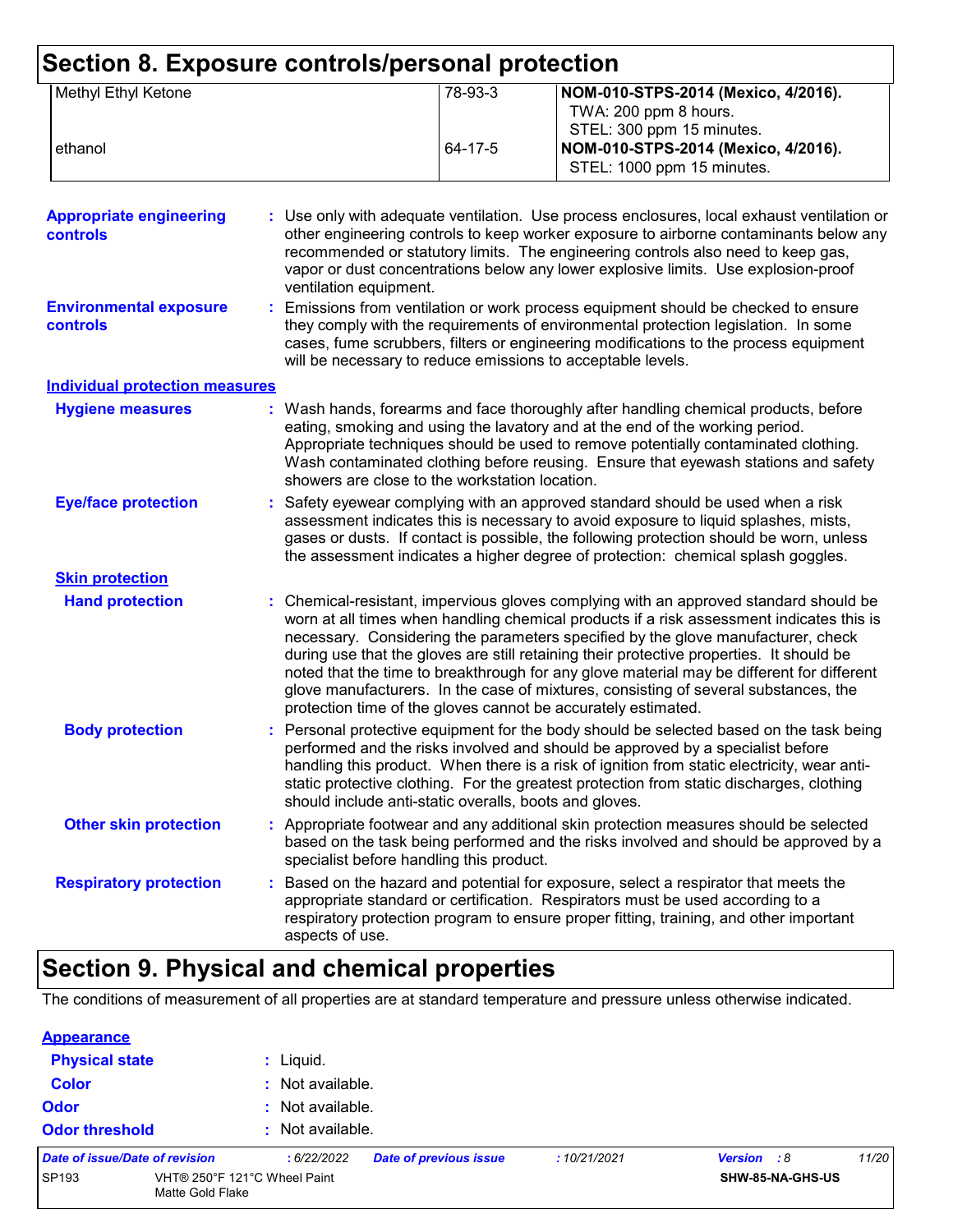## **Section 9. Physical and chemical properties**

| рH                                                                | : Not applicable.                                              |
|-------------------------------------------------------------------|----------------------------------------------------------------|
| <b>Melting point/freezing point</b>                               | : Not available.                                               |
| <b>Boiling point, initial boiling</b><br>point, and boiling range | : Not available.                                               |
| <b>Flash point</b>                                                | : Closed cup: -29°C (-20.2°F) [Pensky-Martens Closed Cup]      |
| <b>Evaporation rate</b>                                           | $: 5.6$ (butyl acetate = 1)                                    |
| <b>Flammability</b>                                               | : Not available.                                               |
| Lower and upper explosion<br>limit/flammability limit             | $:$ Lower: 1%<br><b>Upper: 19%</b>                             |
| <b>Vapor pressure</b>                                             | : $101.3$ kPa (760 mm Hg)                                      |
| <b>Relative vapor density</b>                                     | : $1.5$ [Air = 1]                                              |
| <b>Relative density</b>                                           | : 0.82                                                         |
| <b>Solubility</b>                                                 | : Not available.                                               |
| <b>Partition coefficient: n-</b><br>octanol/water                 | : Not applicable.                                              |
| <b>Auto-ignition temperature</b>                                  | : Not available.                                               |
| <b>Decomposition temperature</b>                                  | : Not available.                                               |
| <b>Viscosity</b>                                                  | Kinematic (40°C (104°F)): <20.5 mm <sup>2</sup> /s (<20.5 cSt) |
| <b>Molecular weight</b>                                           | Not applicable.                                                |
| <b>Aerosol product</b>                                            |                                                                |
| <b>Type of aerosol</b>                                            | : Spray                                                        |
| <b>Heat of combustion</b>                                         | : $35.925$ kJ/g                                                |

## **Section 10. Stability and reactivity**

| <b>Reactivity</b>                            | : No specific test data related to reactivity available for this product or its ingredients.              |  |
|----------------------------------------------|-----------------------------------------------------------------------------------------------------------|--|
| <b>Chemical stability</b>                    | : The product is stable.                                                                                  |  |
| <b>Possibility of hazardous</b><br>reactions | : Under normal conditions of storage and use, hazardous reactions will not occur.                         |  |
| <b>Conditions to avoid</b>                   | : Avoid all possible sources of ignition (spark or flame).                                                |  |
| <b>Incompatible materials</b>                | : No specific data.                                                                                       |  |
| <b>Hazardous decomposition</b><br>products   | : Under normal conditions of storage and use, hazardous decomposition products should<br>not be produced. |  |

## **Section 11. Toxicological information**

**Acute toxicity Information on toxicological effects**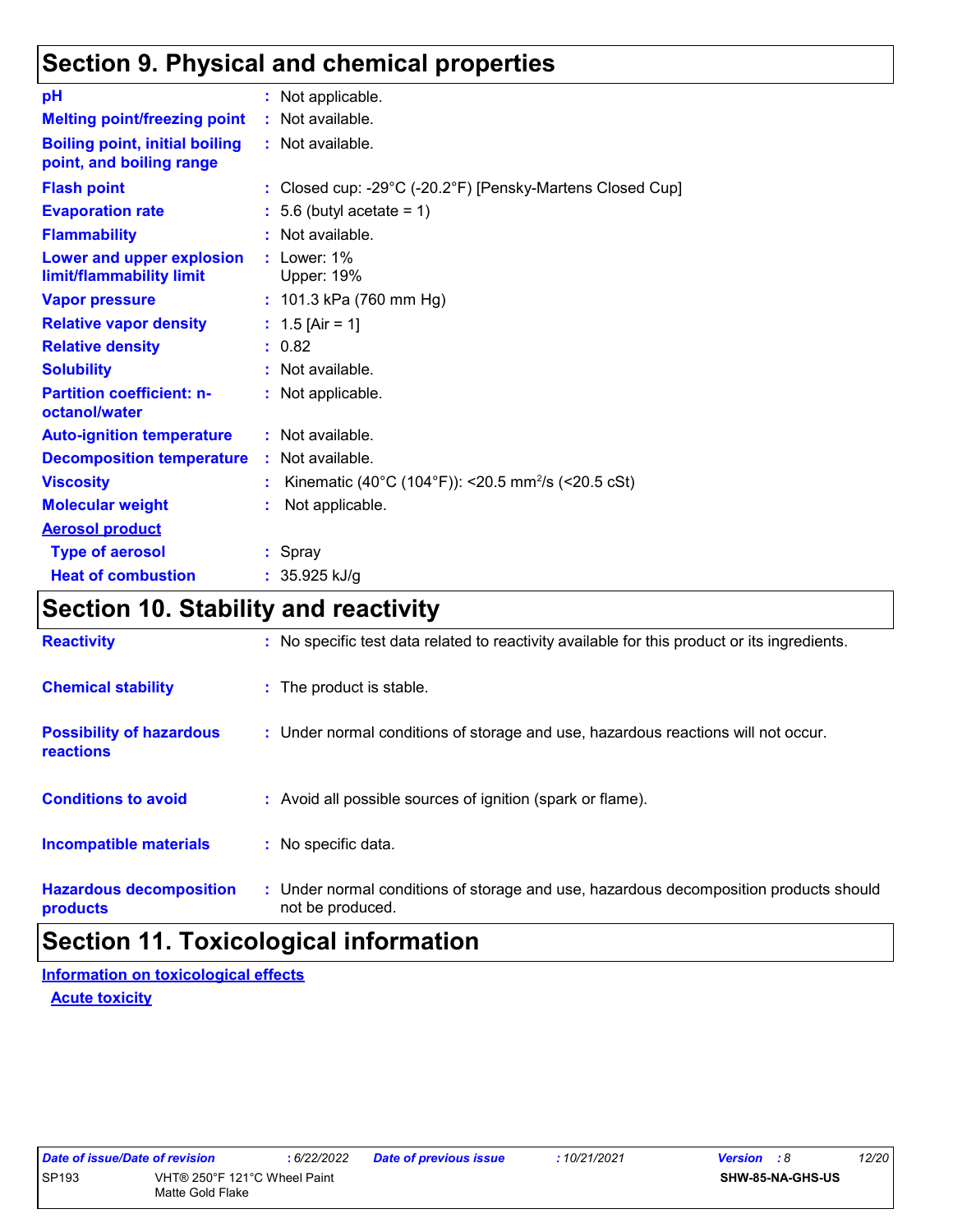| <b>Product/ingredient name</b> | <b>Result</b>                | <b>Species</b> | <b>Dose</b>              | <b>Exposure</b> |
|--------------------------------|------------------------------|----------------|--------------------------|-----------------|
| Methyl Acetate                 | LD50 Dermal                  | Rabbit         | $>5$ g/kg                |                 |
|                                | LD50 Oral                    | Rat            | $>5$ g/kg                |                 |
| <b>Butane</b>                  | <b>LC50 Inhalation Vapor</b> | Rat            | 658000 mg/m <sup>3</sup> | 4 hours         |
| Toluene                        | <b>LC50 Inhalation Vapor</b> | Rat            | 49 g/ $m3$               | 4 hours         |
|                                | LD50 Oral                    | Rat            | 636 mg/kg                |                 |
| Methyl Ethyl Ketone            | LD50 Dermal                  | Rabbit         | 6480 mg/kg               |                 |
|                                | LD50 Oral                    | Rat            | 2737 mg/kg               |                 |
| 2-methoxy-1-methylethyl        | LD50 Dermal                  | Rabbit         | $>5$ g/kg                |                 |
| acetate                        |                              |                |                          |                 |
|                                | LD50 Oral                    | Rat            | 8532 mg/kg               |                 |
| Ethanol                        | <b>LC50 Inhalation Vapor</b> | Rat            | 124700 mg/m <sup>3</sup> | 4 hours         |
|                                | LD50 Oral                    | Rat            | 7 g/kg                   |                 |
| Xylene, mixed isomers          | LC50 Inhalation Gas.         | Rat            | 6700 ppm                 | 4 hours         |
|                                | LD50 Oral                    | Rat            | 4300 mg/kg               |                 |
| Ethylbenzene                   | LD50 Dermal                  | Rabbit         | >5000 mg/kg              |                 |
|                                | LD50 Oral                    | Rat            | 3500 mg/kg               |                 |

**Irritation/Corrosion**

| <b>Product/ingredient name</b>        | <b>Result</b>                                  | <b>Species</b>   | <b>Score</b> | <b>Exposure</b>    | <b>Observation</b> |
|---------------------------------------|------------------------------------------------|------------------|--------------|--------------------|--------------------|
| Methyl Acetate                        | Eyes - Moderate irritant                       | Rabbit           |              | 24 hours 100       |                    |
|                                       | Skin - Mild irritant                           | Rabbit           |              | mg<br>24 hours 500 |                    |
|                                       | Skin - Moderate irritant                       | Rabbit           |              | mg<br>24 hours 20  | ÷,                 |
|                                       |                                                |                  |              | mg                 |                    |
| Toluene                               | Eyes - Mild irritant                           | Rabbit           |              | 0.5 minutes        | $\blacksquare$     |
|                                       |                                                |                  |              | 100 mg             |                    |
|                                       | Eyes - Mild irritant                           | Rabbit           |              | 870 ug             |                    |
|                                       | Eyes - Severe irritant                         | Rabbit           |              | 24 hours 2         |                    |
|                                       | Skin - Mild irritant                           | Pig              |              | mg<br>24 hours 250 |                    |
|                                       |                                                |                  |              | uL                 |                    |
|                                       | Skin - Mild irritant                           | Rabbit           |              | 435 mg             |                    |
|                                       | Skin - Moderate irritant                       | Rabbit           |              | 24 hours 20        | $\blacksquare$     |
|                                       |                                                |                  |              | mg                 |                    |
|                                       | Skin - Moderate irritant                       | Rabbit           |              | 500 mg             |                    |
| Methyl Ethyl Ketone                   | Skin - Mild irritant                           | Rabbit           |              | 24 hours 14        |                    |
|                                       | Skin - Moderate irritant                       | Rabbit           |              | mg<br>24 hours 500 |                    |
|                                       |                                                |                  |              | mg                 |                    |
| <b>Titanium Dioxide</b>               | Skin - Mild irritant                           | Human            |              | 72 hours 300       |                    |
|                                       |                                                |                  |              | ug l               |                    |
| Ethanol                               | Eyes - Mild irritant                           | Rabbit           |              | 24 hours 500       |                    |
|                                       |                                                |                  |              | mg                 |                    |
|                                       | Eyes - Moderate irritant                       | Rabbit           |              | 0.066666667        |                    |
|                                       |                                                |                  |              | minutes 100        |                    |
|                                       |                                                |                  |              | mg                 |                    |
|                                       | Eyes - Moderate irritant                       | Rabbit           |              | 100 uL             |                    |
|                                       | Eyes - Severe irritant<br>Skin - Mild irritant | Rabbit<br>Rabbit |              | 500 mg<br>400 mg   |                    |
|                                       | Skin - Moderate irritant                       | Rabbit           |              | 24 hours 20        |                    |
|                                       |                                                |                  |              | mg                 |                    |
| Xylene, mixed isomers                 | Eyes - Mild irritant                           | Rabbit           |              | 87 mg              |                    |
|                                       | Eyes - Severe irritant                         | Rabbit           |              | 24 hours 5         |                    |
|                                       |                                                |                  |              | mg                 |                    |
|                                       | Skin - Mild irritant                           | Rat              |              | 8 hours 60 uL      |                    |
|                                       | Skin - Moderate irritant                       | Rabbit           |              | 24 hours 500       |                    |
| <b>Date of issue/Date of revision</b> | : 6/22/2022<br><b>Date of previous issue</b>   |                  | : 10/21/2021 | <b>Version</b>     | 13/20<br>:8        |
| SP193<br>VHT® 250°F 121°C Wheel Paint |                                                |                  |              |                    | SHW-85-NA-GHS-US   |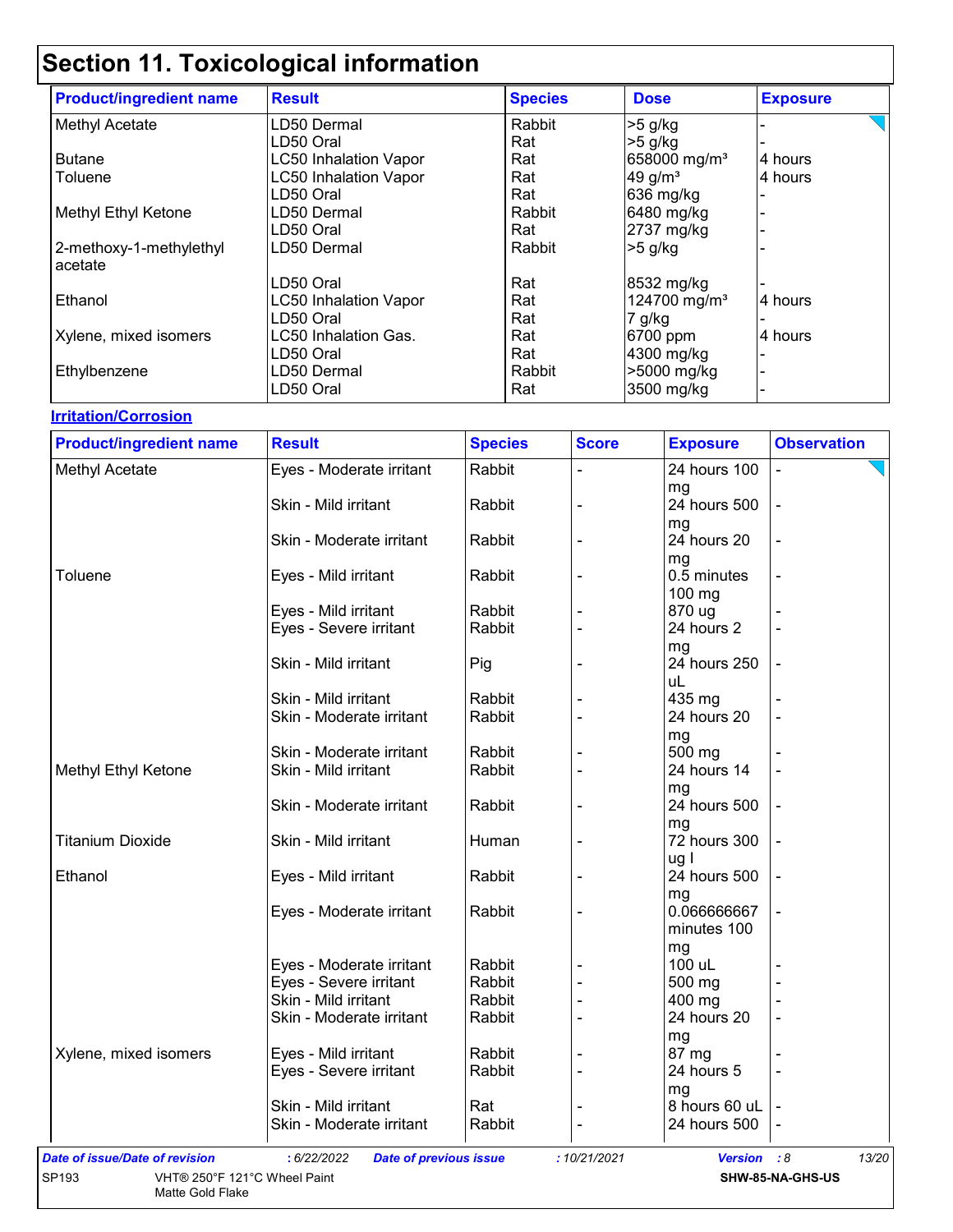| Ethylbenzene | Skin - Moderate irritant<br> Eyes - Severe irritant<br>ISkin - Mild irritant | Rabbit<br>Rabbit<br>Rabbit |  | mg<br>100%<br>500 mg<br>$24$ hours 15<br>mg |  |
|--------------|------------------------------------------------------------------------------|----------------------------|--|---------------------------------------------|--|
|--------------|------------------------------------------------------------------------------|----------------------------|--|---------------------------------------------|--|

#### **Sensitization**

Not available.

#### **Mutagenicity**

Not available.

#### **Carcinogenicity**

Not available.

#### **Classification**

| <b>Product/ingredient name</b> | <b>OSHA</b> | <b>IARC</b> | <b>NTP</b> |
|--------------------------------|-------------|-------------|------------|
| Toluene                        |             | J           |            |
| Titanium Dioxide               |             | 2B          | -          |
| Ethanol                        |             |             |            |
| Xylene, mixed isomers          |             |             |            |
| Ethylbenzene                   |             | 2B          |            |

#### **Reproductive toxicity**

Not available.

#### **Teratogenicity**

Not available.

#### **Specific target organ toxicity (single exposure)**

| <b>Name</b>                     | <b>Category</b> | <b>Route of</b><br>exposure | <b>Target organs</b>            |
|---------------------------------|-----------------|-----------------------------|---------------------------------|
| Methyl Acetate                  | Category 3      |                             | Narcotic effects                |
| Propane                         | Category 3      |                             | Respiratory tract<br>irritation |
|                                 | Category 3      |                             | Narcotic effects                |
| <b>Butane</b>                   | Category 3      |                             | Respiratory tract<br>irritation |
|                                 | Category 3      |                             | Narcotic effects                |
| Toluene                         | Category 3      |                             | Respiratory tract<br>irritation |
|                                 | Category 3      |                             | Narcotic effects                |
| Methyl Ethyl Ketone             | Category 3      |                             | Respiratory tract<br>irritation |
|                                 | Category 3      |                             | Narcotic effects                |
| 2-methoxy-1-methylethyl acetate | Category 3      |                             | Narcotic effects                |
| Ethanol                         | Category 3      |                             | Respiratory tract<br>irritation |
|                                 | Category 3      |                             | Narcotic effects                |
| Xylene, mixed isomers           | Category 3      |                             | Respiratory tract<br>irritation |
| Ethylbenzene                    | Category 3      |                             | Respiratory tract<br>irritation |
|                                 | Category 3      |                             | Narcotic effects                |

**Specific target organ toxicity (repeated exposure)**

| Date of issue/Date of revision |                              | :6/22/2022 |
|--------------------------------|------------------------------|------------|
| SP <sub>193</sub>              | VHT® 250°F 121°C Wheel Paint |            |
| Matte Gold Flake               |                              |            |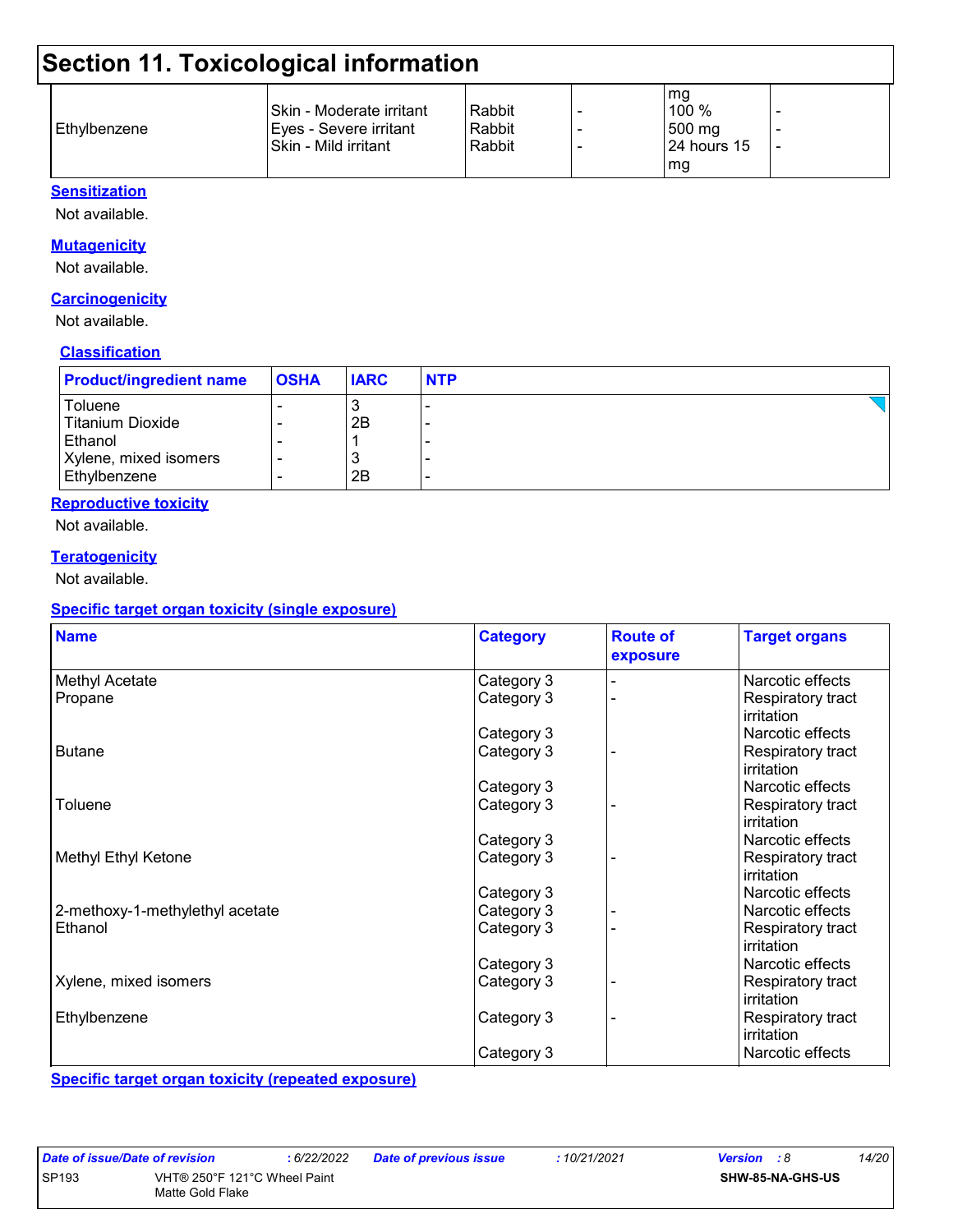| <b>Name</b>           | <b>Category</b> | <b>Route of</b><br>exposure | <b>Target organs</b>     |
|-----------------------|-----------------|-----------------------------|--------------------------|
| Propane               | Category 2      |                             |                          |
| <b>Butane</b>         | Category 2      |                             | $\overline{\phantom{0}}$ |
| Toluene               | Category 2      |                             | $\overline{\phantom{0}}$ |
| Methyl Ethyl Ketone   | Category 2      |                             | $\overline{\phantom{0}}$ |
| Mica                  | Category 1      | inhalation                  | lungs                    |
| Ethanol               | Category 2      |                             | $\overline{\phantom{0}}$ |
| Xylene, mixed isomers | Category 2      |                             | -                        |
| Ethylbenzene          | Category 2      |                             | $\overline{\phantom{0}}$ |

#### **Aspiration hazard**

| <b>Name</b>           | <b>Result</b>                         |
|-----------------------|---------------------------------------|
| Propane               | <b>ASPIRATION HAZARD - Category 1</b> |
| Butane                | <b>ASPIRATION HAZARD - Category 1</b> |
| Toluene               | <b>ASPIRATION HAZARD - Category 1</b> |
| Xylene, mixed isomers | <b>ASPIRATION HAZARD - Category 1</b> |
| Ethylbenzene          | <b>ASPIRATION HAZARD - Category 1</b> |

#### **Information on the likely routes of exposure**

| Not available. |
|----------------|
|----------------|

| <b>Potential acute health effects</b> |                                                                                                                                                                                                                                                                         |
|---------------------------------------|-------------------------------------------------------------------------------------------------------------------------------------------------------------------------------------------------------------------------------------------------------------------------|
| <b>Eye contact</b>                    | : Causes serious eye irritation.                                                                                                                                                                                                                                        |
| <b>Inhalation</b>                     | : Can cause central nervous system (CNS) depression. May cause drowsiness or<br>dizziness. May cause respiratory irritation.                                                                                                                                            |
| <b>Skin contact</b>                   | : Causes skin irritation.                                                                                                                                                                                                                                               |
| <b>Ingestion</b>                      | : Can cause central nervous system (CNS) depression. May be fatal if swallowed and<br>enters airways.                                                                                                                                                                   |
|                                       | <b>Symptoms related to the physical, chemical and toxicological characteristics</b>                                                                                                                                                                                     |
| <b>Eye contact</b>                    | : Adverse symptoms may include the following:<br>pain or irritation<br>watering<br>redness                                                                                                                                                                              |
| <b>Inhalation</b>                     | : Adverse symptoms may include the following:<br>respiratory tract irritation<br>coughing<br>nausea or vomiting<br>headache<br>drowsiness/fatigue<br>dizziness/vertigo<br>unconsciousness<br>reduced fetal weight<br>increase in fetal deaths<br>skeletal malformations |
| <b>Skin contact</b>                   | : Adverse symptoms may include the following:<br>irritation<br>redness<br>reduced fetal weight<br>increase in fetal deaths<br>skeletal malformations                                                                                                                    |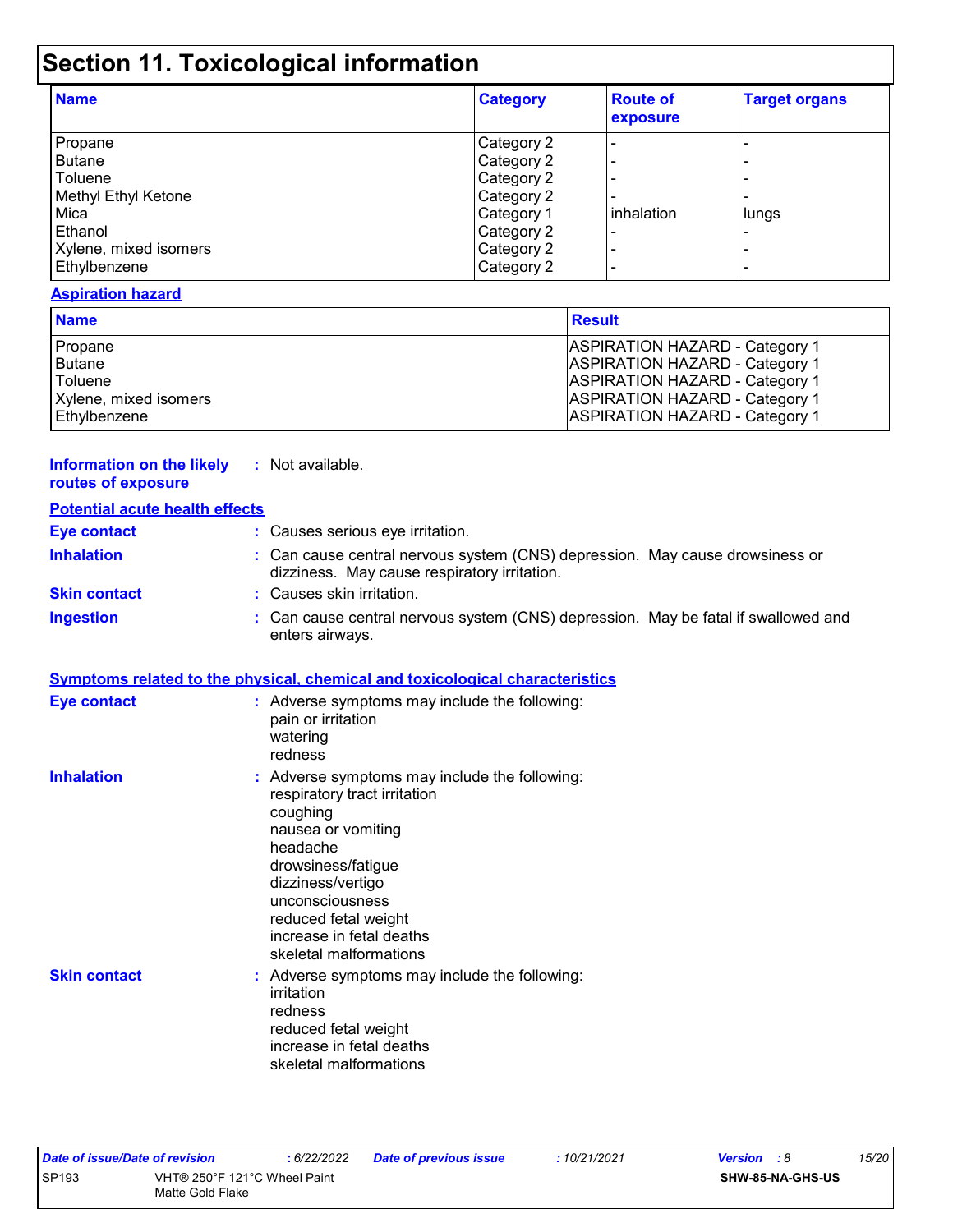| <b>Ingestion</b>                        | : Adverse symptoms may include the following:<br>nausea or vomiting<br>reduced fetal weight<br>increase in fetal deaths |
|-----------------------------------------|-------------------------------------------------------------------------------------------------------------------------|
|                                         | skeletal malformations                                                                                                  |
|                                         | Delayed and immediate effects and also chronic effects from short and long term exposure                                |
| <b>Short term exposure</b>              |                                                                                                                         |
| <b>Potential immediate</b><br>effects   | : Not available.                                                                                                        |
| <b>Potential delayed effects</b>        | : Not available.                                                                                                        |
| <b>Long term exposure</b>               |                                                                                                                         |
| <b>Potential immediate</b><br>effects   | : Not available.                                                                                                        |
| <b>Potential delayed effects</b>        | : Not available.                                                                                                        |
| <b>Potential chronic health effects</b> |                                                                                                                         |
| Not available.                          |                                                                                                                         |
| <b>General</b>                          | : Causes damage to organs through prolonged or repeated exposure.                                                       |
| <b>Carcinogenicity</b>                  | Suspected of causing cancer. Risk of cancer depends on duration and level of<br>exposure.                               |
| <b>Mutagenicity</b>                     | : No known significant effects or critical hazards.                                                                     |
| <b>Teratogenicity</b>                   | : Suspected of damaging the unborn child.                                                                               |
| <b>Developmental effects</b>            | : No known significant effects or critical hazards.                                                                     |
| <b>Fertility effects</b>                | : No known significant effects or critical hazards.                                                                     |

#### **Numerical measures of toxicity**

**Acute toxicity estimates**

| <b>Route</b> | <b>ATE value</b> |
|--------------|------------------|
| Oral         | 6236.66 mg/kg    |

# **Section 12. Ecological information**

**Toxicity**

| <b>Product/ingredient name</b>               | <b>Result</b>                               | <b>Species</b>                                                            | <b>Exposure</b> |
|----------------------------------------------|---------------------------------------------|---------------------------------------------------------------------------|-----------------|
| Methyl Acetate                               | Acute LC50 320000 µg/l Fresh water          | Fish - Pimephales promelas                                                | 96 hours        |
| Toluene                                      | Acute EC50 >433 ppm Marine water            | Algae - Skeletonema costatum                                              | 96 hours        |
|                                              | Acute EC50 11600 µg/l Fresh water           | Crustaceans - Gammarus<br>pseudolimnaeus - Adult                          | 48 hours        |
|                                              | Acute EC50 6000 µg/l Fresh water            | Daphnia - Daphnia magna -<br>Juvenile (Fledgling, Hatchling,<br>Weanling) | 48 hours        |
|                                              | Acute LC50 5500 µg/l Fresh water            | Fish - Oncorhynchus kisutch - Fry                                         | 196 hours       |
|                                              | Chronic NOEC 1000 µg/l Fresh water          | Daphnia - Daphnia magna                                                   | 21 days         |
| Methyl Ethyl Ketone                          | Acute EC50 >500000 µg/l Marine water        | Algae - Skeletonema costatum                                              | 96 hours        |
|                                              | Acute EC50 5091000 µg/l Fresh water         | Daphnia - Daphnia magna -<br>Larvae                                       | 48 hours        |
|                                              | Acute LC50 3220000 µg/l Fresh water         | Fish - Pimephales promelas                                                | 96 hours        |
| <b>Titanium Dioxide</b>                      | Acute LC50 >1000000 µg/l Marine water       | Fish - Fundulus heteroclitus                                              | 96 hours        |
| Date of issue/Date of revision               | :6/22/2022<br><b>Date of previous issue</b> | :10/21/2021<br><b>Version</b> : 8                                         | 16/20           |
| SP <sub>193</sub><br><b>Matte Gold Flake</b> | VHT® 250°F 121°C Wheel Paint                | SHW-85-NA-GHS-US                                                          |                 |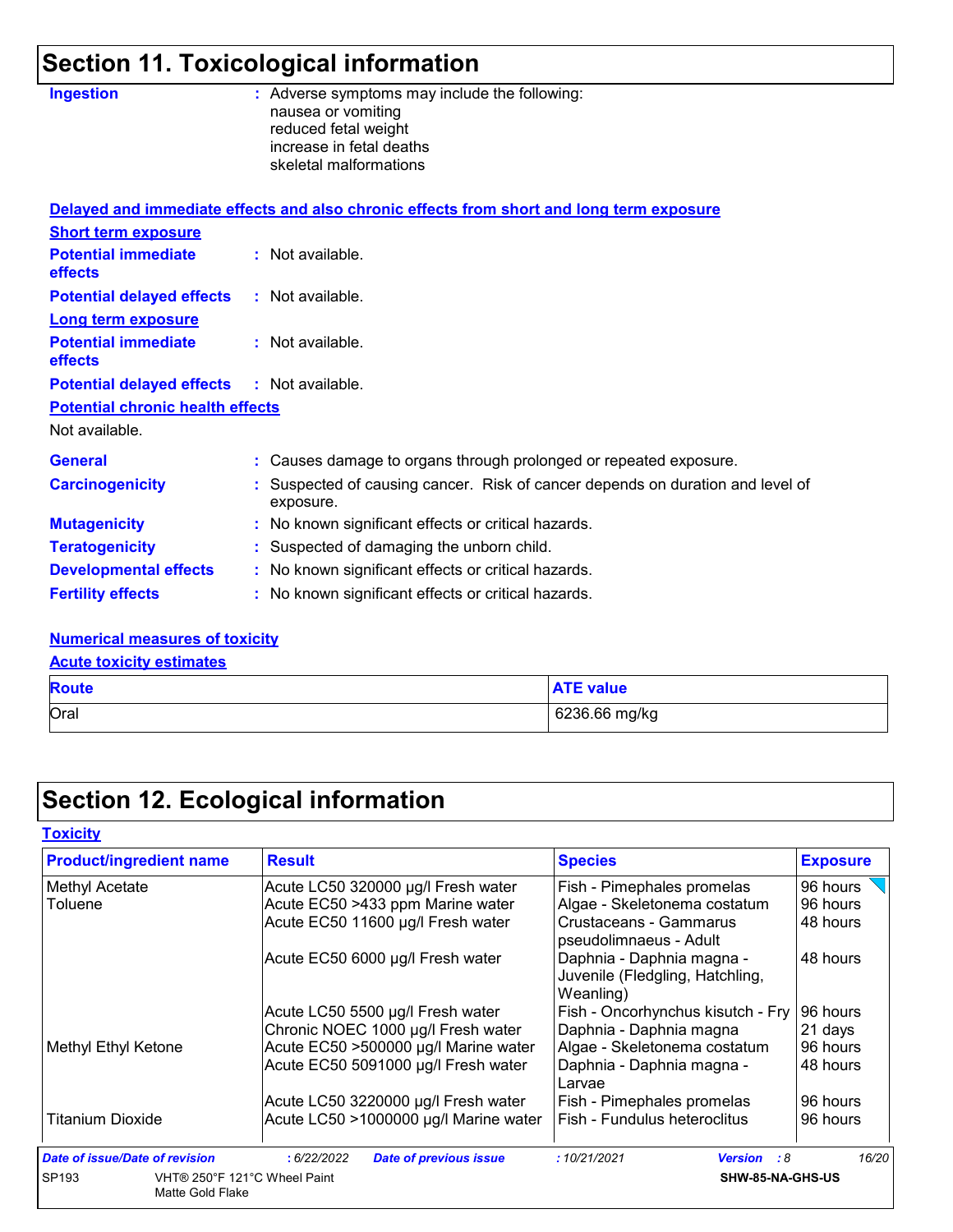| Ethanol               | Acute EC50 17.921 mg/l Marine water  | Algae - Ulva pertusa         | 96 hours |
|-----------------------|--------------------------------------|------------------------------|----------|
|                       | Acute EC50 2000 µg/l Fresh water     | Daphnia - Daphnia magna      | 48 hours |
|                       | Acute LC50 25500 µg/l Marine water   | Crustaceans - Artemia        | 48 hours |
|                       |                                      | franciscana - Larvae         |          |
|                       | Acute LC50 42000 µg/l Fresh water    | Fish - Oncorhynchus mykiss   | 4 days   |
|                       | Chronic NOEC 4.995 mg/l Marine water | Algae - Ulva pertusa         | 96 hours |
|                       | Chronic NOEC 100 ul/L Fresh water    | Daphnia - Daphnia magna -    | 21 days  |
|                       |                                      | Neonate                      |          |
|                       | Chronic NOEC 0.375 ul/L Fresh water  | Fish - Gambusia holbrooki -  | 12 weeks |
|                       |                                      | Larvae                       |          |
| Xylene, mixed isomers | Acute LC50 8500 µg/l Marine water    | Crustaceans - Palaemonetes   | 48 hours |
|                       |                                      | pugio                        |          |
|                       | Acute LC50 13400 µg/l Fresh water    | Fish - Pimephales promelas   | 96 hours |
| Ethylbenzene          | Acute EC50 4900 µg/l Marine water    | Algae - Skeletonema costatum | 72 hours |
|                       | Acute EC50 7700 µg/l Marine water    | Algae - Skeletonema costatum | 96 hours |
|                       | Acute EC50 6.53 mg/l Marine water    | Crustaceans - Artemia sp. -  | 48 hours |
|                       |                                      | Nauplii                      |          |
|                       | Acute EC50 2.93 mg/l Fresh water     | Daphnia - Daphnia magna -    | 48 hours |
|                       |                                      | Neonate                      |          |
|                       | Acute LC50 4200 µg/l Fresh water     | Fish - Oncorhynchus mykiss   | 96 hours |
|                       |                                      |                              |          |

#### **Persistence and degradability**

| <b>Product/ingredient name</b> | <b>Aquatic half-life</b> | <b>Photolysis</b> | <b>Biodegradability</b> |
|--------------------------------|--------------------------|-------------------|-------------------------|
| Toluene                        |                          |                   | Readily                 |
| Methyl Ethyl Ketone            |                          |                   | Readily                 |
| Ethanol                        |                          |                   | Readily                 |
| Xylene, mixed isomers          |                          |                   | Readily                 |
| Ethylbenzene                   |                          |                   | Readily                 |

#### **Bioaccumulative potential**

| <b>Product/ingredient name</b> | <b>LogP</b> <sub>ow</sub> | <b>BCF</b>  | <b>Potential</b> |
|--------------------------------|---------------------------|-------------|------------------|
| Toluene                        |                           | 90          | low              |
| Xylene, mixed isomers          | $\overline{\phantom{a}}$  | 8.1 to 25.9 | low              |

#### **Mobility in soil**

**Soil/water partition coefficient (Koc)** 

**:** Not available.

**Other adverse effects :** No known significant effects or critical hazards.

## **Section 13. Disposal considerations**

**Disposal methods :**

The generation of waste should be avoided or minimized wherever possible. Disposal of this product, solutions and any by-products should at all times comply with the requirements of environmental protection and waste disposal legislation and any regional local authority requirements. Dispose of surplus and non-recyclable products via a licensed waste disposal contractor. Waste should not be disposed of untreated to the sewer unless fully compliant with the requirements of all authorities with jurisdiction. Waste packaging should be recycled. Incineration or landfill should only be considered when recycling is not feasible. This material and its container must be disposed of in a safe way. Empty containers or liners may retain some product residues. Do not puncture or incinerate container.

| Date of issue/Date of revision |                                                  | 6/22/2022 | <b>Date of previous issue</b> | : 10/21/2021 | <b>Version</b> : 8      | 17/20 |
|--------------------------------|--------------------------------------------------|-----------|-------------------------------|--------------|-------------------------|-------|
| SP193                          | VHT® 250°F 121°C Wheel Paint<br>Matte Gold Flake |           |                               |              | <b>SHW-85-NA-GHS-US</b> |       |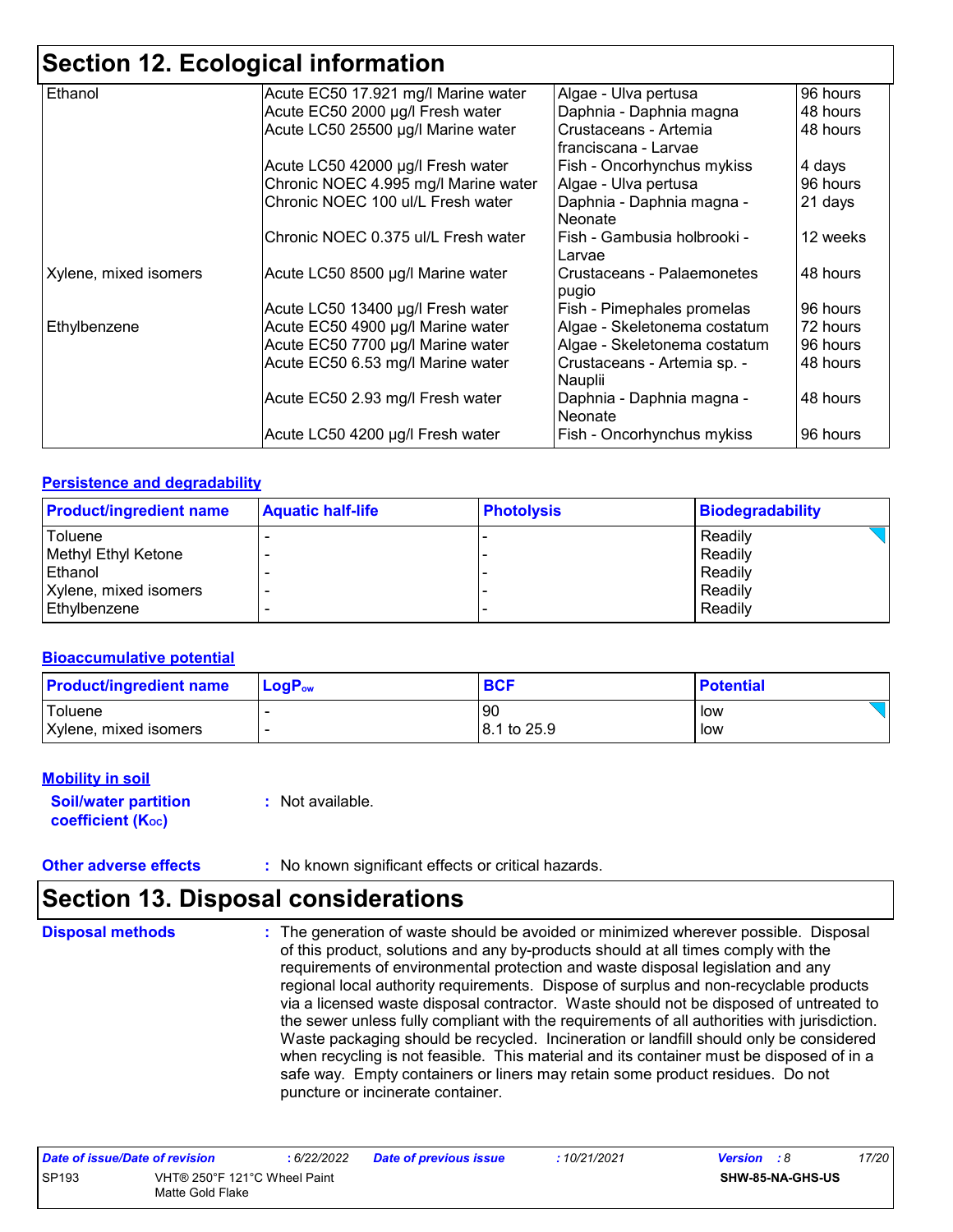### **Section 14. Transport information**

|                                                          | <b>DOT</b><br><b>Classification</b>                                                                             | <b>TDG</b><br><b>Classification</b>                                                                                                                                                                                                                                                                                                                                                                                                                                                                                                                                                                                                                                                 | <b>Mexico</b><br><b>Classification</b>                                                                          | <b>IATA</b>                                                                                                     | <b>IMDG</b>                                                                                                     |
|----------------------------------------------------------|-----------------------------------------------------------------------------------------------------------------|-------------------------------------------------------------------------------------------------------------------------------------------------------------------------------------------------------------------------------------------------------------------------------------------------------------------------------------------------------------------------------------------------------------------------------------------------------------------------------------------------------------------------------------------------------------------------------------------------------------------------------------------------------------------------------------|-----------------------------------------------------------------------------------------------------------------|-----------------------------------------------------------------------------------------------------------------|-----------------------------------------------------------------------------------------------------------------|
| <b>UN number</b>                                         | <b>UN1950</b>                                                                                                   | <b>UN1950</b>                                                                                                                                                                                                                                                                                                                                                                                                                                                                                                                                                                                                                                                                       | <b>UN1950</b>                                                                                                   | <b>UN1950</b>                                                                                                   | <b>UN1950</b>                                                                                                   |
| <b>UN proper</b><br>shipping name                        | <b>AEROSOLS</b>                                                                                                 | <b>AEROSOLS</b>                                                                                                                                                                                                                                                                                                                                                                                                                                                                                                                                                                                                                                                                     | <b>AEROSOLS</b>                                                                                                 | AEROSOLS,<br>flammable                                                                                          | <b>AEROSOLS</b>                                                                                                 |
| <b>Transport</b>                                         | 2.1                                                                                                             | 2.1                                                                                                                                                                                                                                                                                                                                                                                                                                                                                                                                                                                                                                                                                 | 2.1                                                                                                             | 2.1                                                                                                             | 2.1                                                                                                             |
| hazard class(es)                                         |                                                                                                                 |                                                                                                                                                                                                                                                                                                                                                                                                                                                                                                                                                                                                                                                                                     |                                                                                                                 |                                                                                                                 |                                                                                                                 |
| <b>Packing group</b>                                     |                                                                                                                 |                                                                                                                                                                                                                                                                                                                                                                                                                                                                                                                                                                                                                                                                                     |                                                                                                                 |                                                                                                                 |                                                                                                                 |
| <b>Environmental</b><br>hazards                          | No.                                                                                                             | No.                                                                                                                                                                                                                                                                                                                                                                                                                                                                                                                                                                                                                                                                                 | No.                                                                                                             | No.                                                                                                             | No.                                                                                                             |
| <b>Additional</b><br>information                         | Dependent upon<br>container size, this<br>product may ship under<br>the Limited Quantity<br>shipping exception. | Product classified<br>as per the<br>following sections<br>of the<br>Transportation of<br>Dangerous Goods<br>Regulations:<br>2.13-2.17 (Class<br>2).<br>Dependent upon<br>container size, this<br>product may ship under<br>the Limited Quantity<br>shipping exception.                                                                                                                                                                                                                                                                                                                                                                                                              | Dependent upon<br>container size, this<br>product may ship under<br>the Limited Quantity<br>shipping exception. | Dependent upon<br>container size, this<br>product may ship under<br>the Limited Quantity<br>shipping exception. | Dependent upon<br>container size, this<br>product may ship under<br>the Limited Quantity<br>shipping exception. |
| <b>Special precautions for user :</b>                    |                                                                                                                 | Multi-modal shipping descriptions are provided for informational purposes and do not<br>consider container sizes. The presence of a shipping description for a particular<br>mode of transport (sea, air, etc.), does not indicate that the product is packaged<br>suitably for that mode of transport. All packaging must be reviewed for suitability<br>prior to shipment, and compliance with the applicable regulations is the sole<br>responsibility of the person offering the product for transport. People loading and<br>unloading dangerous goods must be trained on all of the risks deriving from the<br>substances and on all actions in case of emergency situations. |                                                                                                                 |                                                                                                                 |                                                                                                                 |
| <b>Transport in bulk according</b><br>to IMO instruments | : Not available.                                                                                                |                                                                                                                                                                                                                                                                                                                                                                                                                                                                                                                                                                                                                                                                                     |                                                                                                                 |                                                                                                                 |                                                                                                                 |
|                                                          |                                                                                                                 | <b>Proper shipping name</b>                                                                                                                                                                                                                                                                                                                                                                                                                                                                                                                                                                                                                                                         | : Not available.                                                                                                |                                                                                                                 |                                                                                                                 |

## **Section 15. Regulatory information**

#### **SARA 313**

SARA 313 (40 CFR 372.45) supplier notification can be found on the Environmental Data Sheet.

#### **California Prop. 65**

WARNING: This product contains chemicals known to the State of California to cause cancer and birth defects or other reproductive harm.

#### **International regulations**

| Date of issue/Date of revision | :6/22/20                     |  |
|--------------------------------|------------------------------|--|
| SP <sub>193</sub>              | VHT® 250°F 121°C Wheel Paint |  |
|                                | Matte Gold Flake             |  |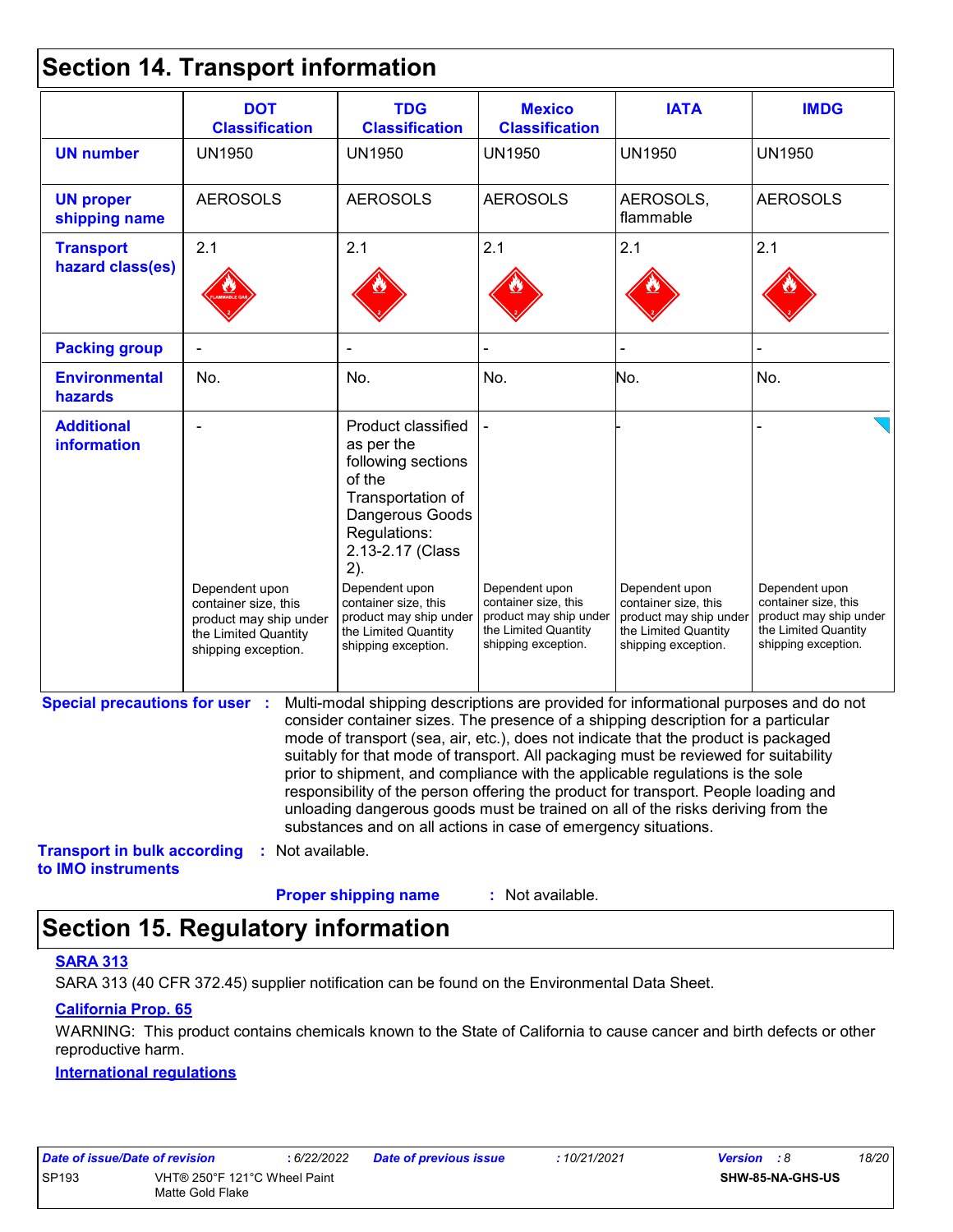## **Section 15. Regulatory information**

| <b>International lists</b> | : Australia inventory (AIIC): Not determined.                |
|----------------------------|--------------------------------------------------------------|
|                            | China inventory (IECSC): Not determined.                     |
|                            | Japan inventory (CSCL): Not determined.                      |
|                            | Japan inventory (ISHL): Not determined.                      |
|                            | Korea inventory (KECI): Not determined.                      |
|                            | New Zealand Inventory of Chemicals (NZIoC): Not determined.  |
|                            | Philippines inventory (PICCS): Not determined.               |
|                            | Taiwan Chemical Substances Inventory (TCSI): Not determined. |
|                            | Thailand inventory: Not determined.                          |
|                            | Turkey inventory: Not determined.                            |
|                            | Vietnam inventory: Not determined.                           |

### **Section 16. Other information**

**Hazardous Material Information System (U.S.A.)**

| <b>Health</b>           | 3 |
|-------------------------|---|
| <b>Flammability</b>     |   |
| <b>Physical hazards</b> | 3 |
|                         |   |

**The customer is responsible for determining the PPE code for this material. For more information on HMIS® Personal Protective Equipment (PPE) codes, consult the HMIS® Implementation Manual.**

**Caution: HMIS® ratings are based on a 0-4 rating scale, with 0 representing minimal hazards or risks, and 4 representing significant hazards or risks. Although HMIS® ratings and the associated label are not required on SDSs or products leaving a facility under 29 CFR 1910.1200, the preparer may choose to provide them. HMIS® ratings are to be used with a fully implemented HMIS® program. HMIS® is a registered trademark and service mark of the American Coatings Association, Inc.**

**Procedure used to derive the classification**

| <b>Classification</b>                                                 | <b>Justification</b>   |
|-----------------------------------------------------------------------|------------------------|
| FLAMMABLE AEROSOLS - Category 1                                       | IOn basis of test data |
| GASES UNDER PRESSURE - Compressed gas                                 | Calculation method     |
| SKIN CORROSION/IRRITATION - Category 2                                | Calculation method     |
| SERIOUS EYE DAMAGE/ EYE IRRITATION - Category 2A                      | Calculation method     |
| <b>CARCINOGENICITY - Category 2</b>                                   | Calculation method     |
| TOXIC TO REPRODUCTION - Category 2                                    | Calculation method     |
| SPECIFIC TARGET ORGAN TOXICITY (SINGLE EXPOSURE) (Respiratory tract   | Calculation method     |
| irritation) - Category 3                                              |                        |
| SPECIFIC TARGET ORGAN TOXICITY (SINGLE EXPOSURE) (Narcotic effects) - | Calculation method     |
| Category 3                                                            |                        |
| SPECIFIC TARGET ORGAN TOXICITY (REPEATED EXPOSURE) - Category 1       | Calculation method     |
| <b>ASPIRATION HAZARD - Category 1</b>                                 | Calculation method     |

| : 6/22/2022  |
|--------------|
| : 6/22/2022  |
| : 10/21/2021 |
| : 8          |
|              |

**History**